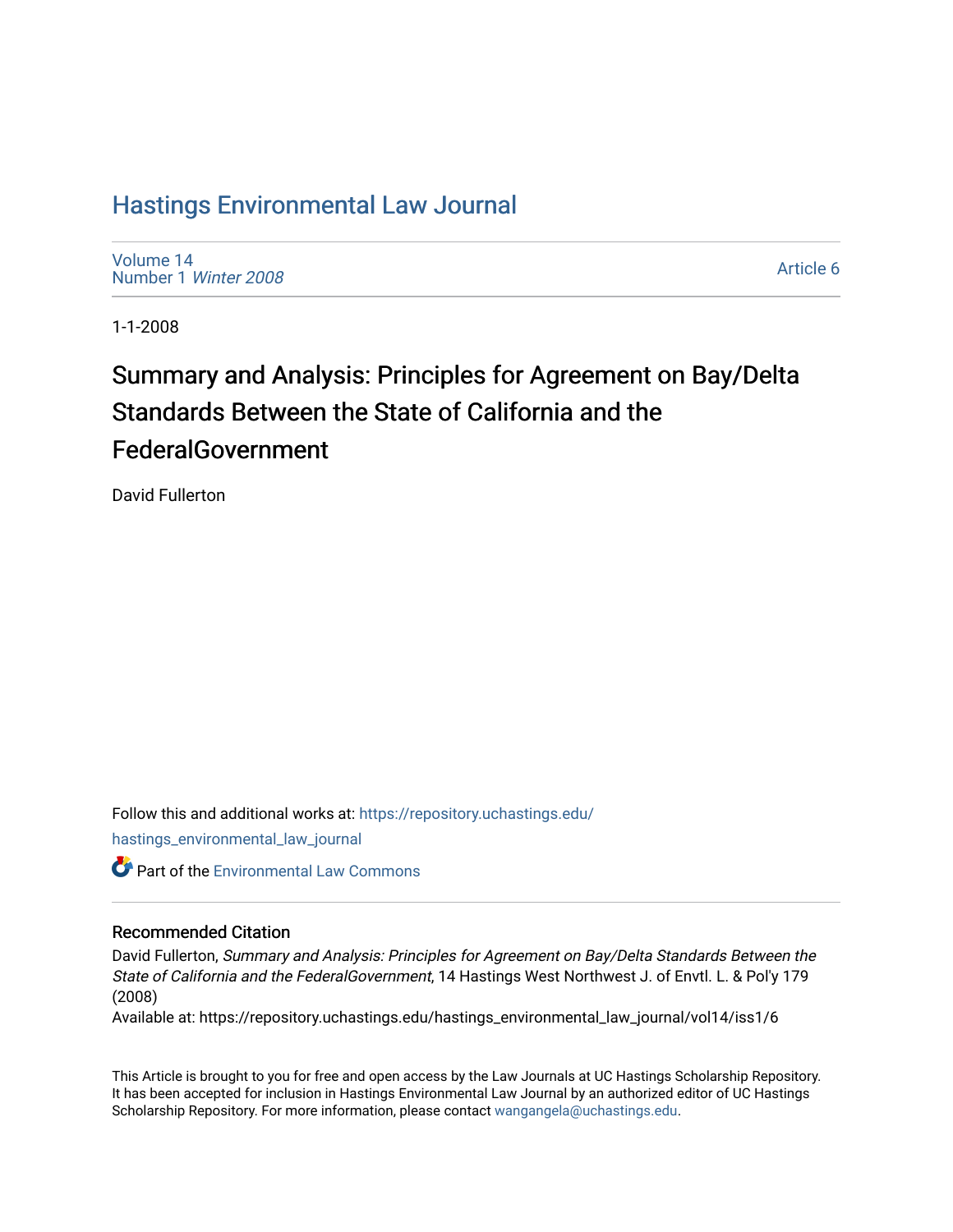## **Summary and Analysis:**

## **Principles for Agreement on Bay/Delta Standards Between the State of California and the Federal Government, as Signed on December 15, 1994**

 *David Fullerton\**

## **I. INTRODUCTION**

On December 15, 1994, the state and federal governments, major water users, and environmental groups announced an agreement (hereinafter "Bay/Delta Agreement" or "Agreement") on the Bay/Delta environmental standards (hereinafter "Standards") that will govern the Bay/Delta Estuary (hereinafter "Estuary") over the next three years. The Agreement is a major milestone in the history of California water management, representing the first time that the major interests involved in California water management—the state and federal governments, the water users, and the environmental community—have agreed to implement a specific list of protective measures for the Estuary.

Much work remains. The Bay/Delta Agreement solves neither the environmental problems in the Estuary, nor the very real water supply problems now experienced by many urban and agricultural agencies. Those problems will only be solved by much more fundamental changes in California's plumbing and water management practices. But the Agreement is a good start. Not only does the Agreement provide significant environmental protections for the Estuary; equally important, it demonstrates clearly that when all sides work together in good faith, they can break through the gridlock and create workable solutions to California's water and environmental problems.

This Comment attempts to answer key questions about the December 15 Agreement:

- What is in the Agreement? Is it biologically protective? What are its strengths and weaknesses?
- What is the context of the Agreement? Why did it take place when it did, the way it did?
- What happens now?

\*David Fullerton is a Senior Staff Scientist with the Natural Heritage Institute in San Francisco. He has been active in Bay/Delta protection efforts for many years and participated in the negotiations which culminated in the Principles of Agreement.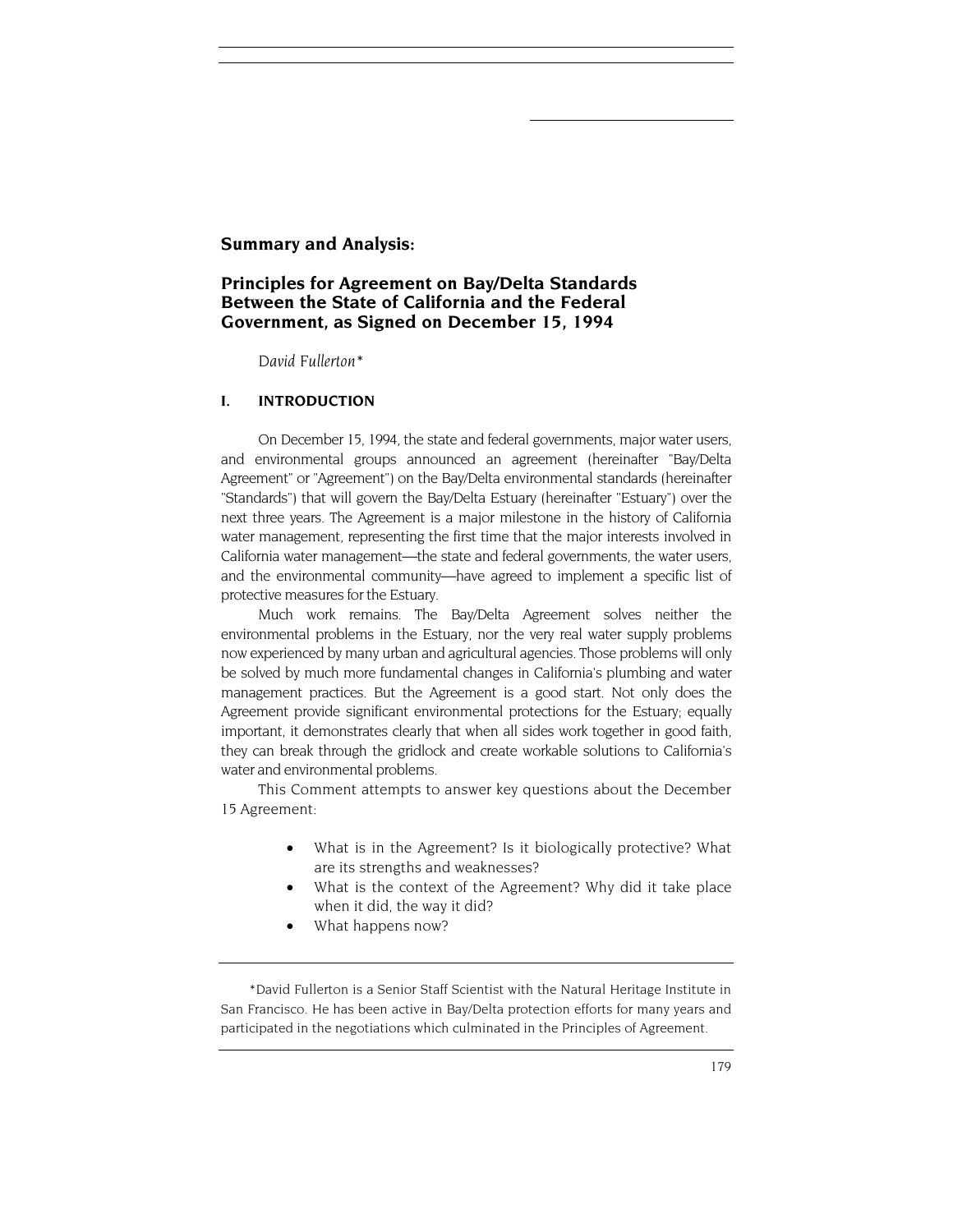#### **II. SNAPSHOT OF THE STANDARDS**

The Standards generally build upon the D1485 standards set by the State Water Resources Control Board (hereinafter "SWRCB") in 1978. Key elements are as follows:

- The Standards will be implemented immediately by the federal government through the Endangered Species Act (hereinafter "ESA")
- The SWRCB will adopt the Standards in March 1995 and will then begin a water rights process the determine responsibility for meeting the standards.
- Until the SWRCB finalizes responsibility for the Standards, the state and federal projects will have sole responsibility for the Standards.
- The Standards are designed to satisfy all flow and diversion standards required by the federal government under the Clean Water Act (hereinafter "CWA") and the ESA. However, take limits will remain for listed species (winter run salmon and Delta smelt).
- Water supply impacts are expected to average 400 kaf/year on average, with impacts rising to 1.1 maf/year in critical years.
- The protections include:
- Salinity standards for protection of estuarine habitat similar to those promulgated by EPA.
- Significant reductions in Delta exports during the critical spring period (February-June).
- Increases in San Joaquin flows and reductions in export pumping to protect Fall-Run San Joaquin salmon.
- Frequent closures of the Delta Cross Channel gate to keep downmigrating salmon from being swept into the Central Delta.
- Restrictions on the take of endangered species (implemented through the U.S. Fish & Wildlife Service (hereinafter "USFWS") and the National Marine Fisheries Service (hereinafter "NMFS") only.
- Real time operation of Delta pumps so that pumping is reduced below the standards when necessary to reduce environmental impacts and increased above the Standards when higher pumping is safe.
- A \$180 million fund designed to improve habitat conditions through upstream restoration, screening intakes, and (possibly) the purchase of water.

The Agreement is attractive to the state and federal governments, to the water users, and to the environmental community for the following reasons:

> • The environment will get state-endorsed standards in the Estuary hopefully sufficient to stabilize populations.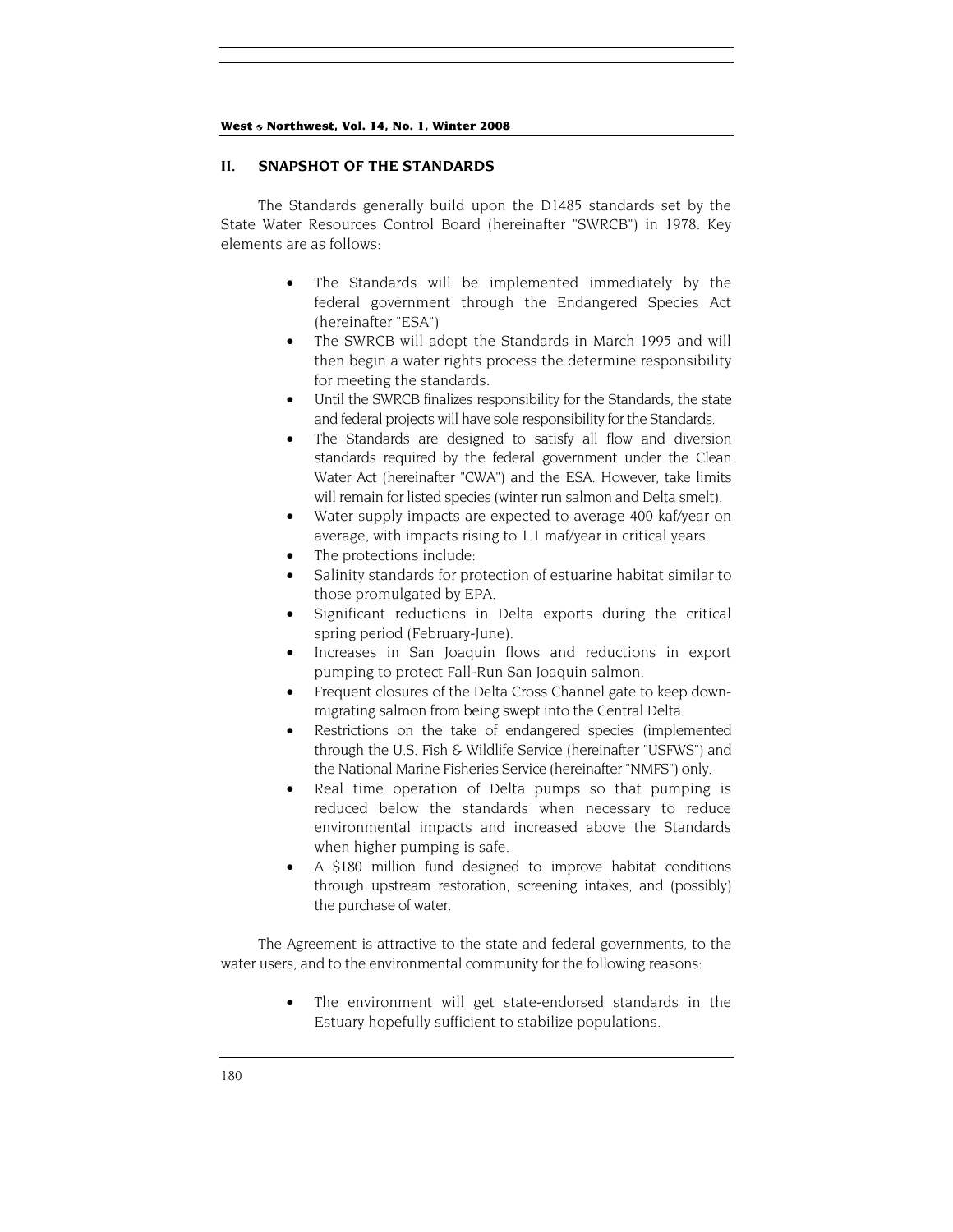- The federal government will be able to step back and let the state take a greater role in water management.
- Urban and agricultural agencies will get much greater predictability in water supply at a price they can afford.
- The Agreement opens the door to adaptive management, which offers the potential of greater environmental protection without increased hits on water users.
- The Agreement also opens the door to a new long-term planning process with the potential to provide for quantum leaps in environmental conditions and in urban and agricultural water supplies.

## **III. HISTORY OF BAY/DELTA ENVIRONMENTAL PROCESSES**

Focused efforts to achieve improvements in the environmental conditions in the Bay-Delta Estuary might be said to have begun in 1987 with the beginning of the so-called Bay-Delta Hearings (hereinafter "Hearings"), held under the auspices of the SWRCB. During those Hearings, the Bay Area community presented strong scientific evidence demonstrating the decline of the estuarine environment and implicating both the reduction in fresh water flow through the Estuary and the impact of massive Delta diversions as a major cause of this decline.

The environmental community was so successful in its advocacy that in 1988 the SWRCB published a draft set of water quality standards requiring major increases in spring Delta outflow and major reductions in export pumping. The water user community, particularly the San Joaquin and Southern California water agencies dependant upon Delta exports, reacted very negatively to the draft standards, and they were quickly withdrawn.

In 1994, San Joaquin and Southern California export water agencies were in the vanguard insisting that the SWRCB adopt a set of strong and comprehensive standards to protect the Estuary. On December 15, 1994, urban, agricultural, and environmental organizations, as well as the state and federal governments signed a dramatic agreement that not only promised strong Bay-Delta standards, but also \$180 million over three years for habitat restoration and modifications of water project operations on a daily basis to reduce the impacts of pumping.

The odyssey from firestorm to consensus resembles, in some ways, the plot line of the movie "Groundhog Day," in which the protagonist is doomed to repeating the same basic chain of events until he can get it right.<sup>1</sup> In any case, the key elements in the process can be summarized as follows:

<span id="page-3-0"></span><sup>1.</sup> Tim Quinn of the Metropolitan Water District first came up with this analogy, as best I can remember.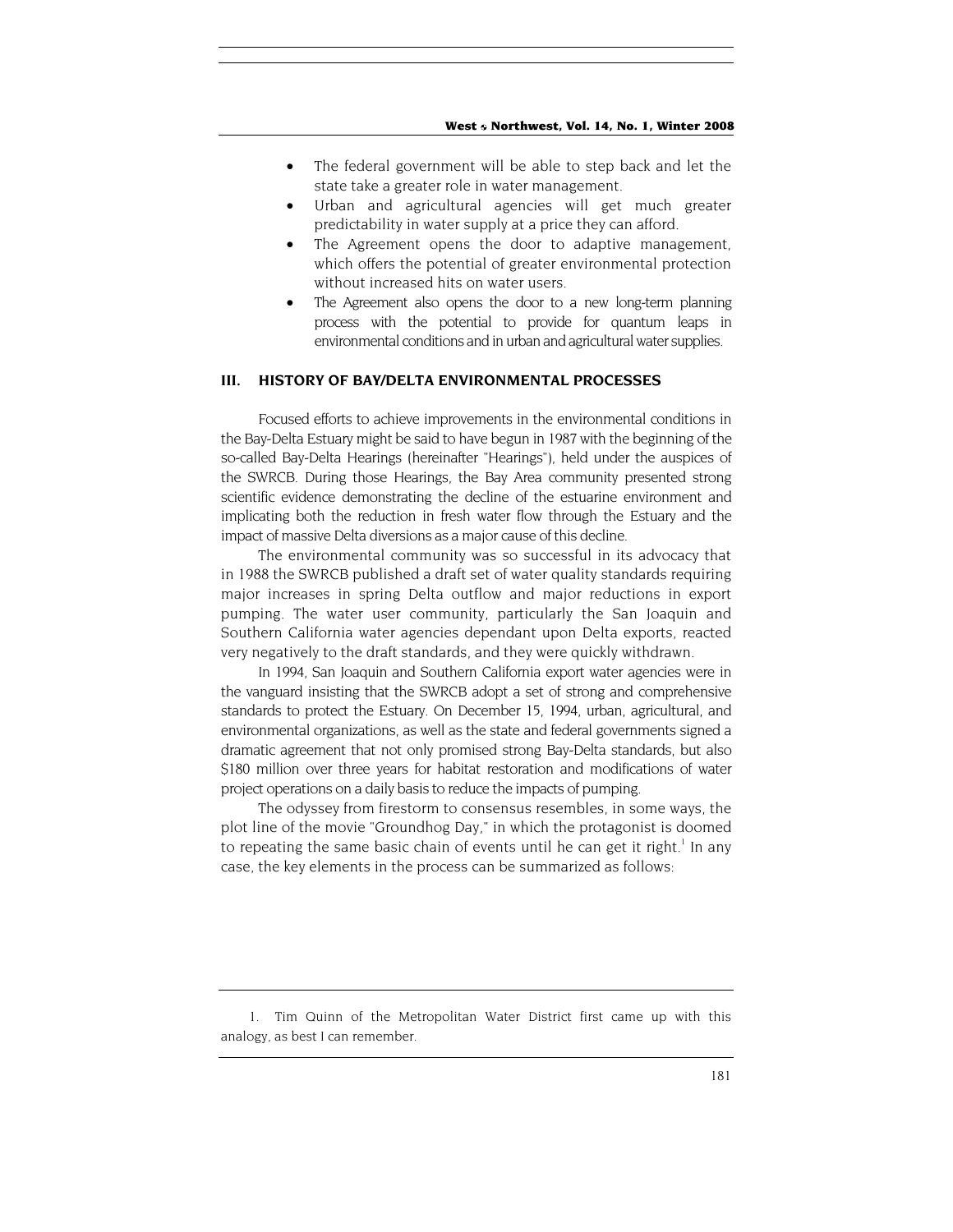#### **The Three-Way Process**

The "Three-Way Process" began when environmentalists met from 1991 through 1993 with agricultural and urban representatives in an effort to reach agreement on a program to meet the needs of each interest. The talks did not lead to specific actions, but they did lay the conceptual foundations for the 1994 Agreement. In essence, during these three-way talks, most water users came to accept that the environmental problems in the Estuary were so severe that productive discussion on such issues as water development and Delta transfer would never occur until environmental conditions were stabilized. For this reason, the Three-Way Process developed a proposal for (1) immediate environmental improvements in the Estuary, linked to (2) a long-term planning process designed to improve conditions for water users and the environment (hereinafter the "Three-Way Formula"). The linkage of immediate environmental benefits with long-term planning was the foundation for the Governor's water policy in 1992 and for a state-federal framework agreement in 1994.

#### **The Governor's Policy**

Governor Wilson published a water policy in 1992 which echoed the Three-Way Formula with the significant difference that he would be the "honest broker" for the agreement (substituting himself for elaborate safeguards to assure fairness written into the Three-Way Formula). Accordingly, the SWRCB began work on draft decision (hereinafter "D 1630") for immediate environmental improvement while the Bay Delta Oversight Council (hereinafter "BDOC"), made up of urban, agricultural, and environmental representatives, began a long-term planning process for the Estuary. The attempt almost succeeded. Both the urban and environmental communities gave guarded support to D 1630, and all sides supported the BDOC process. Nevertheless, on April 1, 1993, Governor Wilson asked the SWRCB to withdraw D 1630.

The reasons for the Governor's decision were twofold. First, the agricultural agencies dependant upon export water—primarily Kern County Water Agency had decided that they did not wish to exchange the certainty of supply losses represented by D 1630 for the possibility of supply improvements promised by the BDOC process. Second, the federal government was intervening in California water management under the ESA on behalf of both the winter run salmon and Delta smelt. Since the ESA protections were arguably more stringent than D 1630, Governor Wilson could, by withdrawing D 1630, place the blame for improved standards on the federal government.

What the Governor did not count on was that the environmental community would withdraw en masse from the BDOC process, thereby effectively eviscerating the second half of the Governor's policy. Moreover, by withdrawing from the field, the Governor had left the federal government to control the Delta using the harsh rules of the ESA.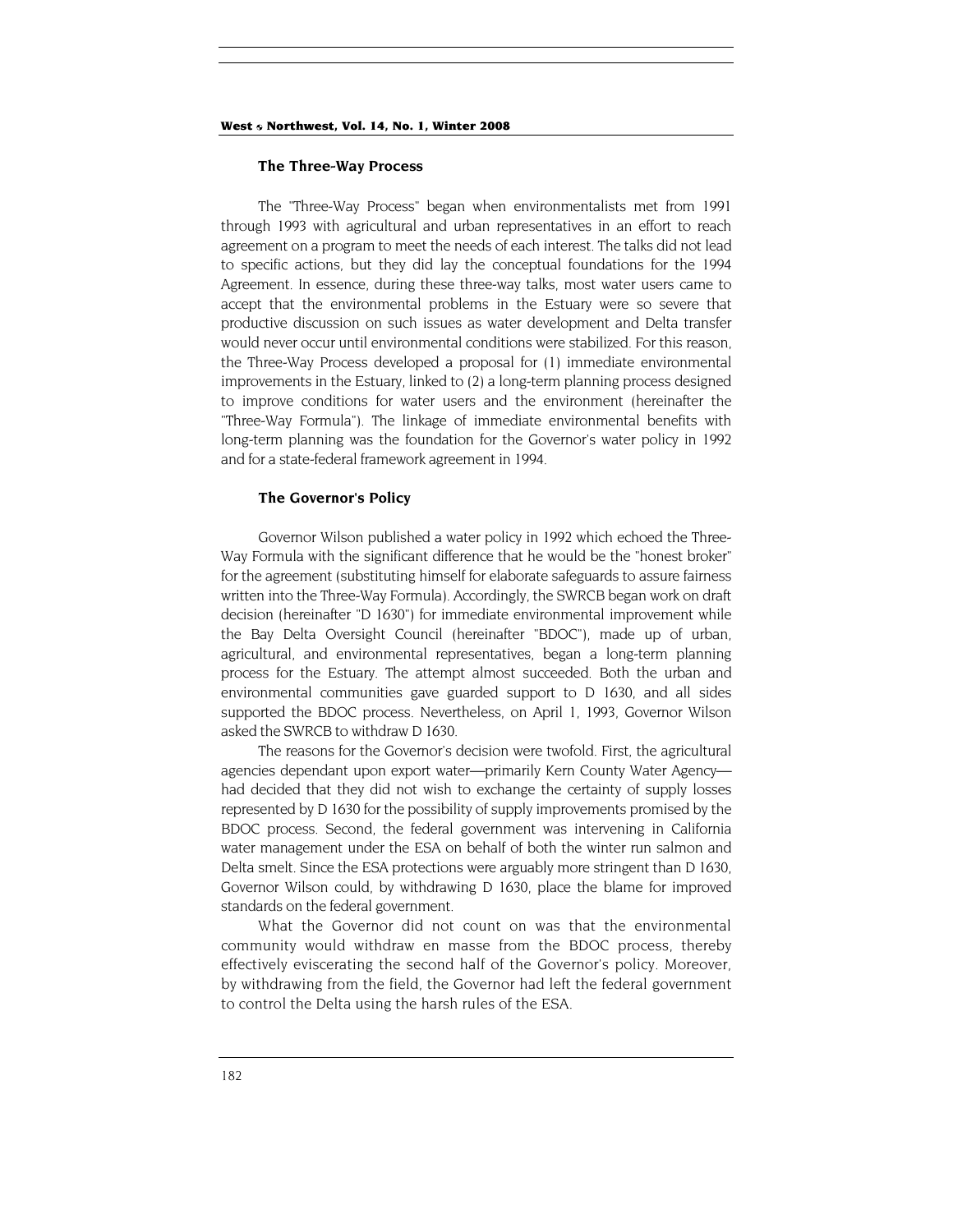#### **Endangered Species Act**

NMFS listed the winter run salmon as a threatened species in 1989. In 1992, the USFWS listed the Delta smelt as an endangered species. As a result of these ESA listings, NMFS and USFWS have imposed strict conditions on the operations of the state and federal water projects. Of particular concern were numerical limits on the number of Delta smelt and winter run salmon which could be taken at the pumps. Such take limits were objectionable to water users, not just because they had water costs, but because they decreased the reliability of supply and made planning difficult.<sup>2</sup>

The ESA Bay/Delta standards had two tremendously beneficial effects. First, they were the only regulatory mechanism able to protect the endangered species of the Estuary (and other species, because of overlaps) during the latter part of the 1987-92 drought. Secondly, by imposing painful water costs and unreliability on export agencies, the ESA made it much easier for export agencies to accept state-adopted standards; after the ESA, even strong environmental standards started looking good, provided that the reliability of supply could be improved.

#### **Federal Legislation**

In 1992, Congress passed, and President Bush signed, the Central Valley Project Improvement Act (hereinafter "CVPIA"). Among other things, the CVPIA dedicated some 800,000 acre-feet of water per year from the Central Valley Project (hereinafter "CVP") and created a \$50 million per year fund for

Take limits threatened the intra-annual predictability of water supply for exporters, because the taking of fish at the export pumps is not well correlated with precipitation, since when the fish show up at the pumps is difficult to predict. Thus, even with a wet winter and full storage, exports might be low because of limits on takes. It is clear that water agencies consider the loss of intra-annual and inner-annual predictability caused by take limits to be more damaging to them than mere loss of water or the expenditure of cash to protect the environment.

<span id="page-5-0"></span><sup>2.</sup> Inter-annual supply planning has always been difficult in California. Precipitation in one year is simply not well-correlated with precipitation in the previous year. California has developed enormous amounts of storage to carry water over from year to year to ameliorate this uncertainty.

By contrast, relatively sophisticated intra-annual supply planning is possible, because annual runoff levels are predictable with fair accuracy by March or April of each year; whether reservoirs are empty or full is known by this time. The predictability of supplies intra-annually is important, because it allows water users to make more efficient management decisions. Growers can predict how much acreage they can farm. Districts can decide whether to call for shortages or to seek temporary sources of supply. Based upon statistical analyses, districts can determine whether they should seek new permanent sources of supply.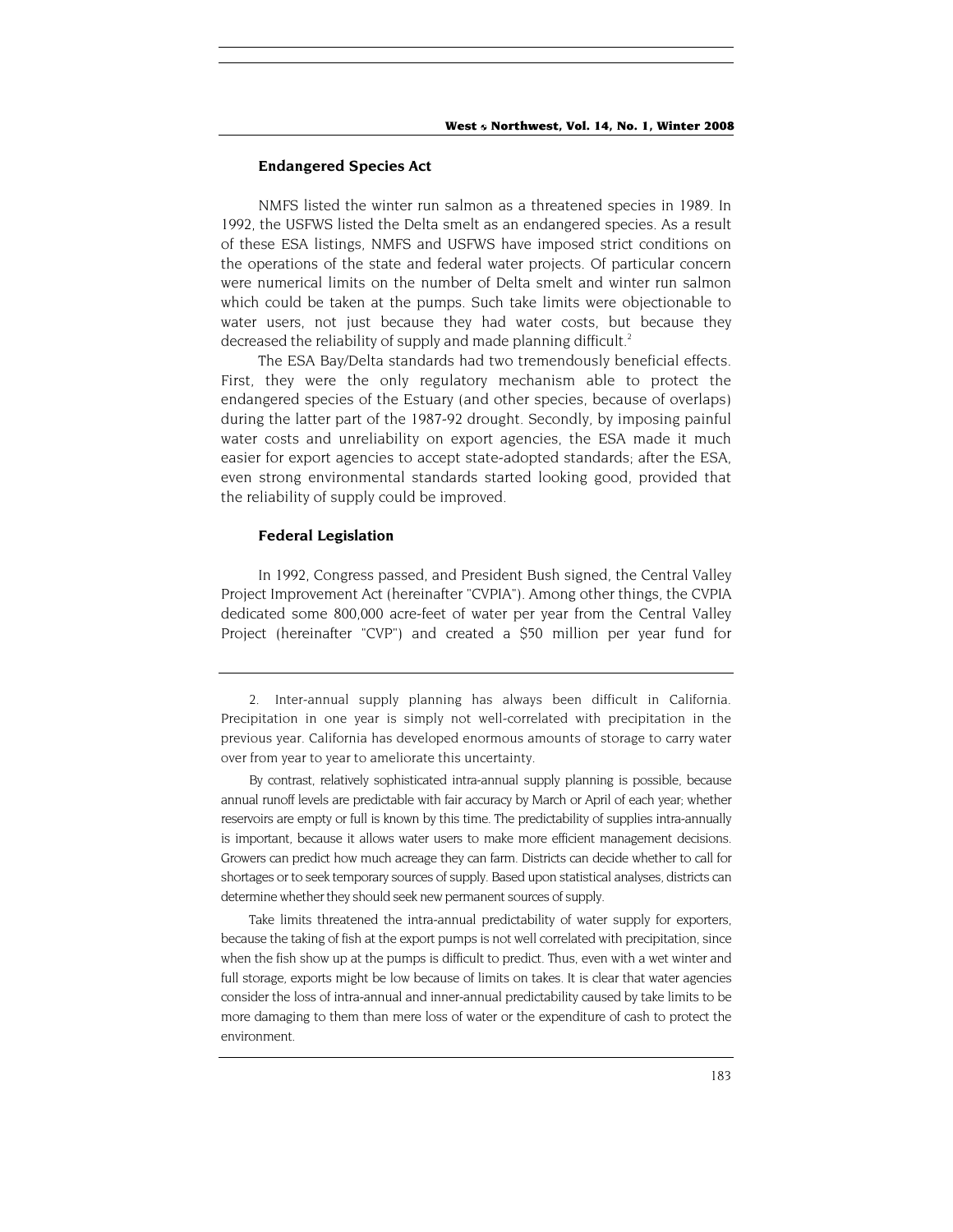environmental enhancement. As with the ESA, the CVPIA both provided protection on the ground and, by imposing stringent standards, made it easier for the federal water contractors to support state-adopted Delta standards.

#### **Environmental Protection Agency Standards**

The Environmental Protection Agency (hereinafter "EPA") is required, under the CWA to approve state water quality control plans. If the states do not adequately protect water quality, the EPA is required to step in and promulgate its own standards. When California withdrew D 1630, the EPA decided that it could no longer wait for the state to act, and it began its own promulgation process. The EPA standard-setting was perhaps less crucial than the ESA or the CVPIA in bringing water users to the negotiating table, since they were skeptical that the EPA could implement its new standards. However, the EPA process was a catalyst for a great deal of negotiation between the urban and environmental communities over standards which would protect the environment with the least possible impact on water users. Moreover, the EPA standards were, in fact, implemented as ESA standards by the USFWS and NMFS.

#### **The State-Federal Framework Agreement**

Almost immediately, the Wilson administration came to regret its decision to abandon the field. The press widely criticized the Governor's decision to abandon state standards. In practical terms, it left the state with no justification for easing the federal government out of water management. On the contrary, it strengthened the federal justification for intervention. Additionally, the federal actions under ESA to protect winter run salmon and Delta smelt were considered unnecessarily stringent by the water users. After prodding by the urban and business communities, the state essentially reversed course and negotiated a framework agreement with the federal government (hereinafter "Framework Agreement"). The Framework Agreement was, yet again, a restatement of the Three-Way Formula: immediate Bay/Delta improvements linked to a long-term planning process. In this case, the state of California would generate, through the SWRCB, standards comparable to the federal EPA and ESA standards. Once these standards were in place and implemented, the federal government would release primary control of the Delta to the state. At the same time, a new long-term planning process would take place, this time under joint state-federal auspices.

## **IV. BIOLOGY AND REMEDIATION**

The Estuary has been subjected to a wide variety of injuries over the last century, including: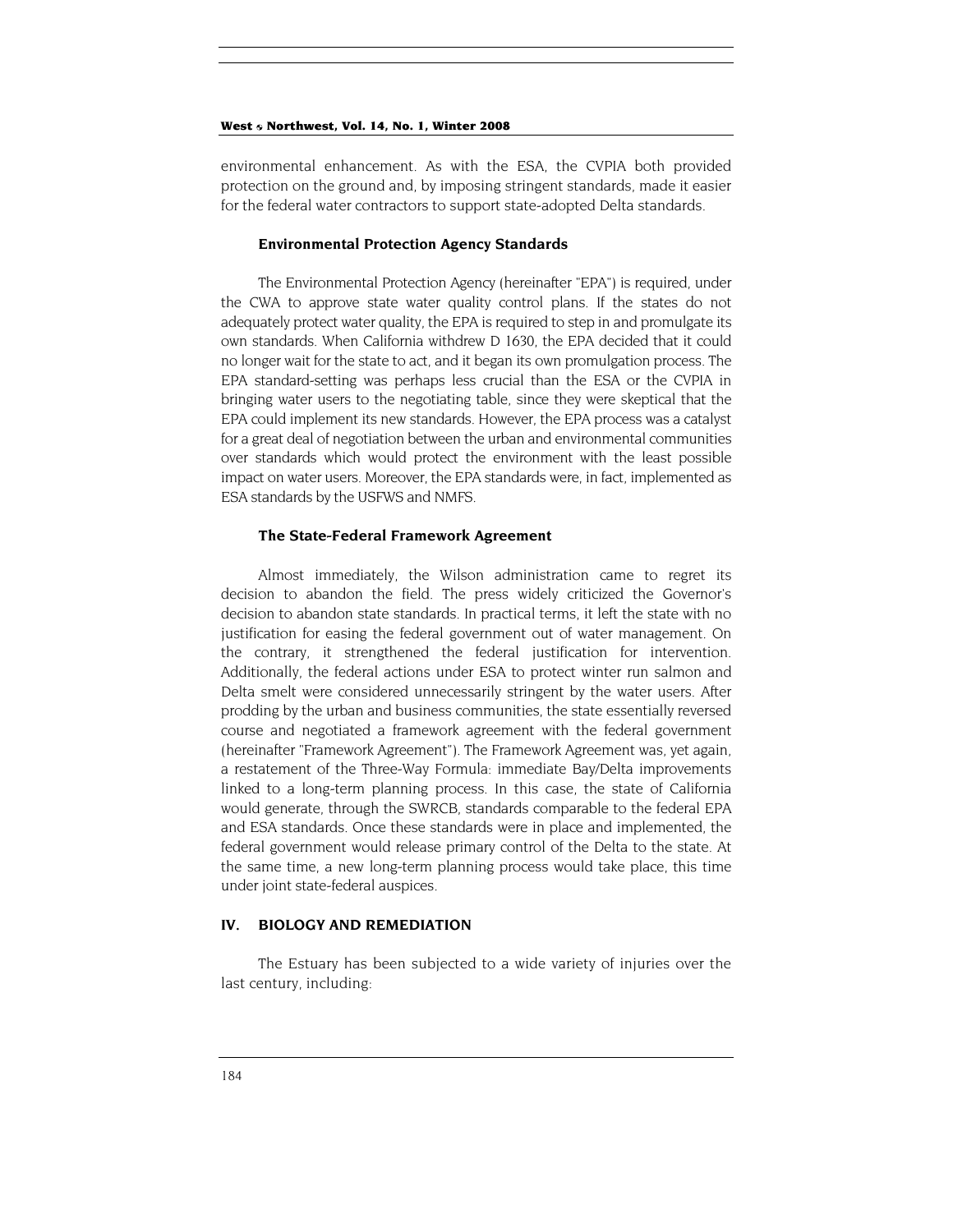#### **Land use changes**

Throughout the Central Valley and in the Delta, tidal and seasonal wetlands were drained and diked. Rivers were forced into narrow channels. In the Delta, this phenomenon resulted in "islands" surrounded by narrow Delta channels. The result of these changes was a massive loss of fish, bird, and plant habitat.

#### **Destruction of spawning habitat**

Dams constructed on most Central Valley streams and rivers destroyed much of the habitat for Chinook salmon. Salmon spawning is now generally restricted to short stretches of river below dams on the valley floor. Spawning within these restricted areas can be harmed by improper temperatures, fluctuations in outflows, and toxic releases.

## **Reduced outflows**

A significant portion of the water that once flowed through the Central Valley watershed is now diverted, either upstream or from the Delta, for urban and agricultural use. Because the spring months are characterized by high flows (from snowmelt) with little fear of flooding, diversions of flows are particularly high during this period. Unfortunately, the spring is also a key period for many Delta species. Statistical analysis indicates convincingly that higher Delta outflows in the spring are correlated with the health of many Delta species.

#### **Diversions**

The diversion of water harms the ecosystem, not just by reducing flows, but also by physically drawing fish into the pumps (or into the vicinity of the pumps, where predators await them). The state and federal pumps in the southern Delta are the two most notorious examples. However, thousands of additional diversion points exist within the Delta islands and along the Central Valley tributaries. The amount of harm caused by diversions is difficult to quantify, since much of the damage is caused in the vicinity of the pumps and not in the pumps themselves. The impact, however, is certainly large.

Because of the problems outlined above, numerous species and populations dependant upon the Estuary and the Central Valley watershed are on the verge of extinction. These species include the winter and spring run Chinook salmon, Delta smelt, Longfin smelt, and Sacramento splittail. The threat of extinction has become so great that nearly everyone now agrees that something must be done to remedy retrieve the situation.

The protection and restoration of the Estuary requires remedial measures to undo the impacts of past environmental insults. Categorizing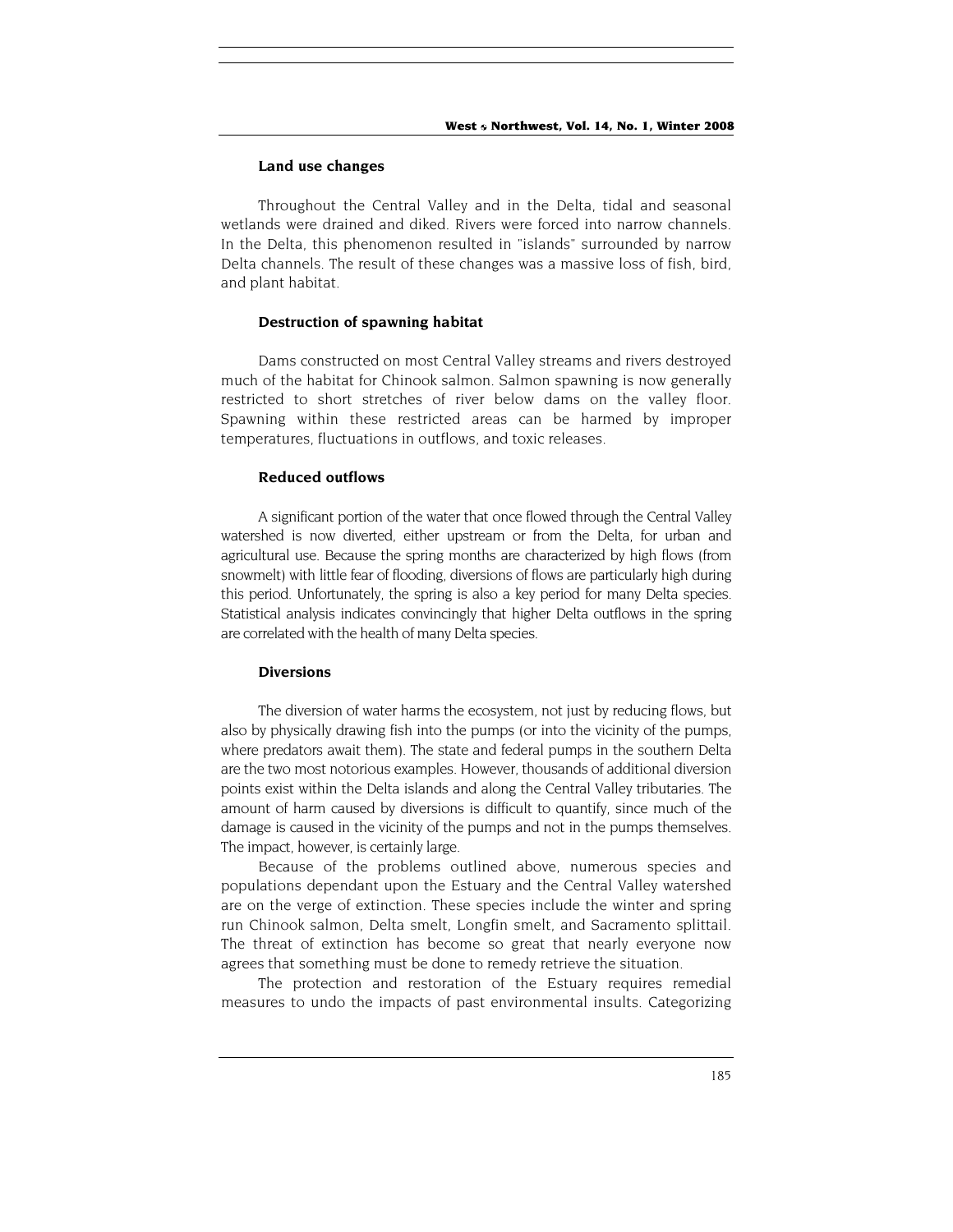these remedial measures in terms of possible short-term, medium-range, and long-term goals generates the following rough list:

#### **Measures that can be taken immediately.**

- Control Delta inflow and outflow through operation of the state and federal projects. Increased Delta outflow is particularly needed during the spring months.
- Control the operation of gates within the Delta.
- Close gates (at the Delta Cross Channel in the north Delta and the Old River Barrier in the South Delta) in order to help keep salmon migrating down the Sacramento and San Joaquin Rivers away from the Central Delta and away from the export pumps.
- Control diversions at the export facilities by limiting exports at times when the diversion of water causes biological damage. The most important period for the reduction of pumping in order to minimize biological damage appears to be in the spring.

### **Measures that can be taken within a few years.**

- Control Delta inflow and outflow by regulating the operation of all Central Valley water users (and thus, control inflow by tributary). This measure requires a water rights decision by the SWRCB or an environmental purchase mechanism.
- Limit impact of Delta island and tributary diversions through screening of intakes or changing of diversion patterns.
- Develop an adaptive management system in which diversions (and outflows) are attuned to biological conditions in real-time.
- Reduce toxic discharges.

## **Measures that may take a decade or more.**

- Major new plumbing in the Delta or in the Central Valley (e.g., replacement of the Delta export pumps with an isolated transfer system).
- Development of an integrated groundwater management system in the Central Valley.
- Major additions to storage (including surface and groundwater storage facilities).
- Restoration of large areas of the Delta to riparian, wetland, and shallow tidal habitat.

This topology and the severity of the remedial measures explain the strategy which was developed in the Three-Way Process and which is being played out with the December Agreement and the long-term planning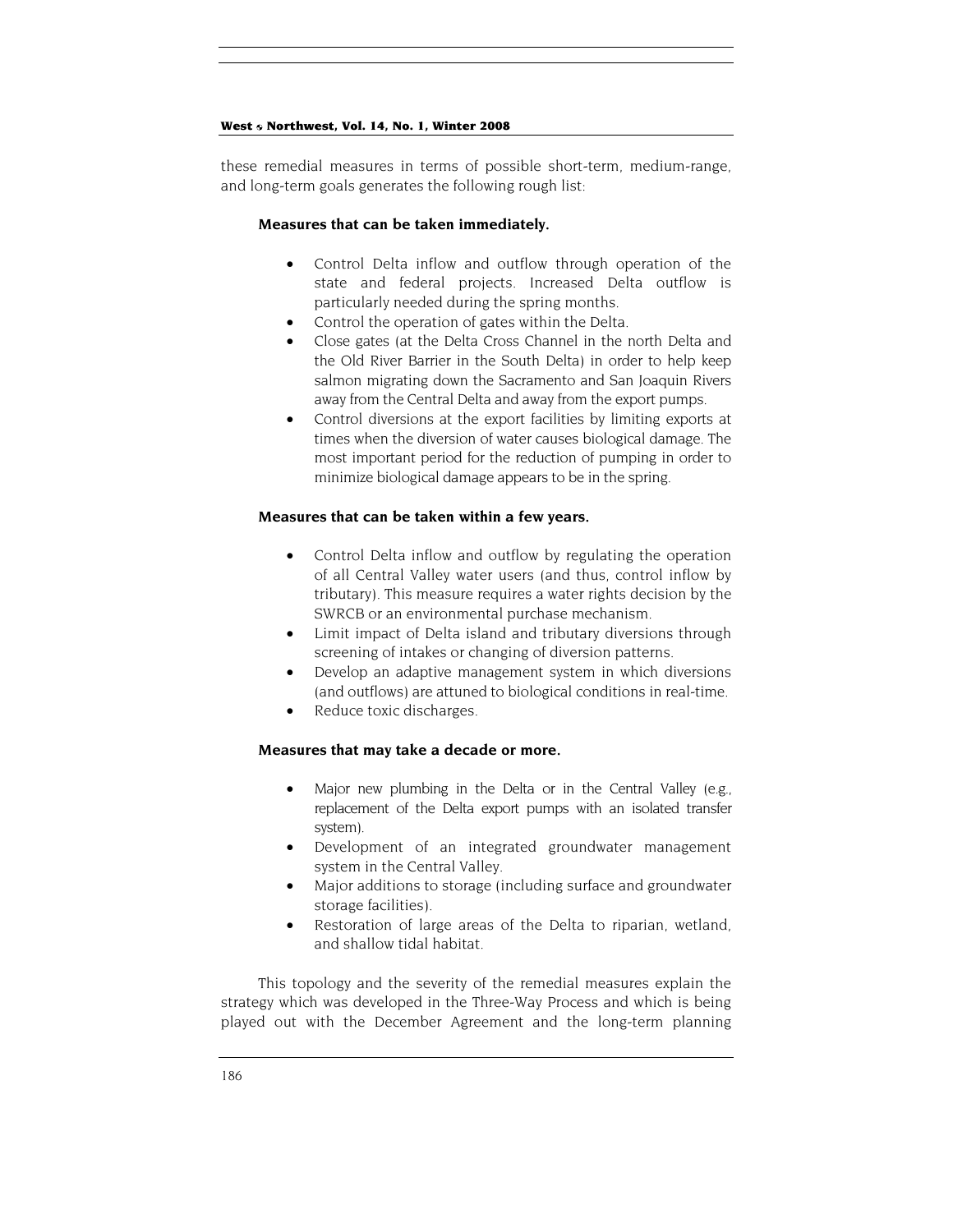process. The first step is to implement those measures which can be taken immediately to stabilize the environment of the Estuary (the short- and middle-term measures). Then, using the breathing space created by the implementation of the initial measures, consideration can be given to longer-term actions.

## **V. STRATEGIES, TACTICS, AND POLITICS**

The process by which the Agreement came together was convoluted. All sides were tempted to walk away from the negotiations. In fact, this nearly happened. In the end, however, the desirability of the Agreement from all perspectives provided the impetus to keep everyone at the negotiating table. Before describing how the Agreement coalesced, it is useful to discuss the motivations of each of the key players.

## **The State**

The state administration was very ambivalent toward the negotiations and implementation of the State-Federal Framework Agreement. The Framework Agreement was good policy, but the politics were dicey. In addition to the same considerations which led Governor Wilson to withdraw D 1630, other concerns surfaced.

- By engineering a collapse of joint state-federal protection and management in the Estuary and forcing the federal government to take full responsibility for protecting the Estuary. Governor Wilson could blame the feds for any economic repercussions and argue that he was defending the state's rights against imperial Washington.
- Any agreement by California in 1994 to implement standards under the direction of the federal government would be seen as a turnaround from 1993, when Governor Wilson retracted his own standards rather than enter into negotiations with the federal government.
- A joint state-federal long-term planning process would wipe out the state's own long-term process and would be an admission that the state could not plan and manage the Delta without federal involvement.
- If export agriculture representatives, especially those from Kern County, were not amenable to the Agreement, then implementation of SWRCB standards could cost the administration a major source of political support.

On the other hand, cooperation with the federal government on developing SWRCB standards and a long-term process offered several advantages, including: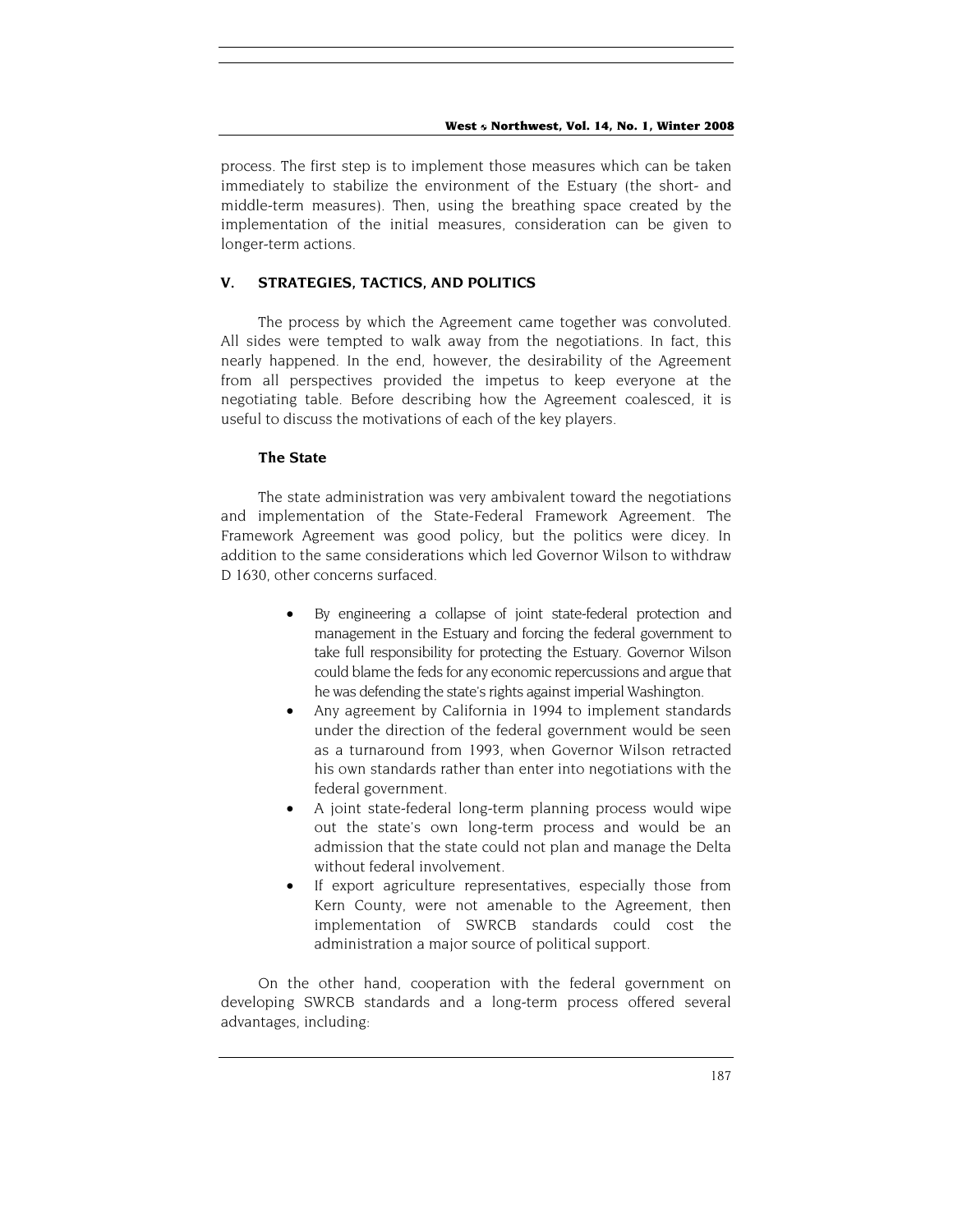- Strong SWRCB standards could wrest primary control over the Delta away from the federal agencies. In particular, a proactive state position on standards would provide leverage to get NMFS and USFWS to ease their strict take limits at the export pumps.
- The Agreement could be seen as fulfillment of the Governor's water policy.
- Important constituencies within the urban, business, and agricultural communities were strongly supportive of reaching a stable agreement.

In the fall of 1994, the state administration decided to force a state-federal crisis by having the SWRCB adopt draft standards which would be too weak for the federal government to accept. However, under pressure from the urban and business communities and parts of the agricultural community, the state agreed to make an effort to accommodate the federal government, and the door was open to reaching an agreement. Even then, state support for the Agreement was clearly conditioned on the acceptability of the Agreement to the Kern County Water Agency (hereinafter "KCWA"). If the KCWA refused to approve the Agreement, the state would almost certainly have backed away the Agreement (echoing the state's decision to back away from D 1630).

#### **The Federal Government**

The federal administration was strongly supportive of reaching an accommodation with the state on SWRCB standards and the long-term process. The administration did not want to give Governor Wilson an opportunity to use a Bay/Delta crisis as an opportunity to bash the federal government and the ESA. The federal government also did not wish to remain in the business of managing the Delta on a long-term basis. On the other hand, the federal government was obligated to protect the Estuary under a variety of federal laws, including the ESA, CWA, and the CVPIA.

For these reasons, the federal government was in a difficult position. If it took a very hard line on standards, the state would walk away from the negotiations. If it took a soft line, the state would score a political victory, and the environmental organizations would sue the federal government for failure to comply with environmental laws.

Moreover, the federal government was not unified internally. Both NMFS and USFWS were taking a hard line on the flows and take standards needed to protect winter run salmon and Delta smelt. In particular, both were committed to a standard which would limit reverse flows and to stringent limits on the take of these fish at the pumps. Water user groups opposed both issues because of the water costs (with reverse flows) and decreased reliability of supply (from take limits). The federal administration finally convinced both NMFS and USFWS to consider alternative approaches to the protection of endangered species, provided that protection was not jeopardized. The willingness by NMFS and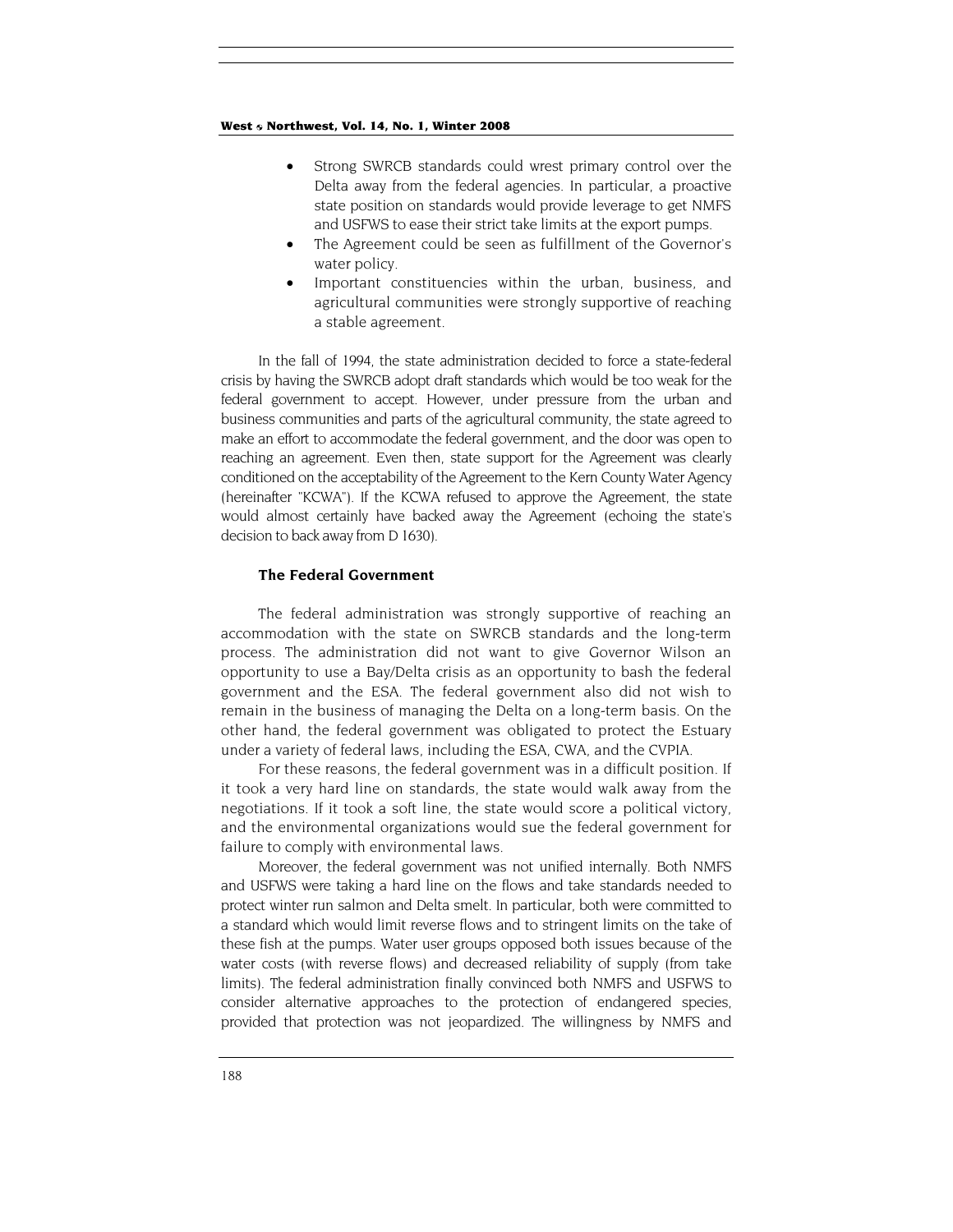USFWS to look at a variety of approaches eased the resolution of the disputes over export pumping controls and take limits.

#### **The Environmental Organizations**

The primary environmental organizations involved in the negotiations leading up to the Agreement were the Bay Institute, the Environmental Defense Fund, and the Natural Heritage Institute.

These organizations generally accepted the Three-Way Formula: immediate environmental improvements with added protection and restoration in the long-term planning process. For this reason, environmental groups were not seeking to gain full environmental protection from the negotiations, but rather standards adequate to stabilize the estuarine environment and assure protection of endangered species.

This strategy was based on the assumption that water interests could and would block any environmental restoration program that caused major new shortages in export areas. Therefore, while protection adequate to stabilize the situation in the Estuary was necessary and possible in the short term, full restoration in a single step was not. Additional improvements in the Estuary would have to be part of a future long-term planning effort; this effort would begin in 1995 under joint state-federal auspices. The sooner that planning effort could begin, the sooner the environment could expect to achieve major additional gains in protection.

Moreover, the environmental groups were reluctant to rely upon the federal government and particularly upon the ESA as the primary bulwark of protection for the Estuary. For this reason, environmental groups were willing to accept somewhat less than they might have hoped for from the ESA in return for the assurance that all sides (especially the state and the water users) would support the new Standards. The wisdom of this strategy was borne out by the November elections.

#### **Urban Water Agencies**

The urban water agencies, like the environmental organizations, believed that the Three-Way Formula of immediate environmental protections coupled with a long-term planning process was the best way to achieve their goal of a high-quality, reliable, and affordable water supply. This conclusion was based upon the following considerations:

- Urban water agencies generally were not facing an immediate major water supply problem. With water conservation, reclamation, and a major reduction in baseline demand due to the previous drought, demand would not outstrip supply for a decade or more. Water transfers from agriculture provided an additional buffer.
- However, urban agencies were facing immediate water quality and security problems, and, given current trends, would face project water supply problems within a decade or so.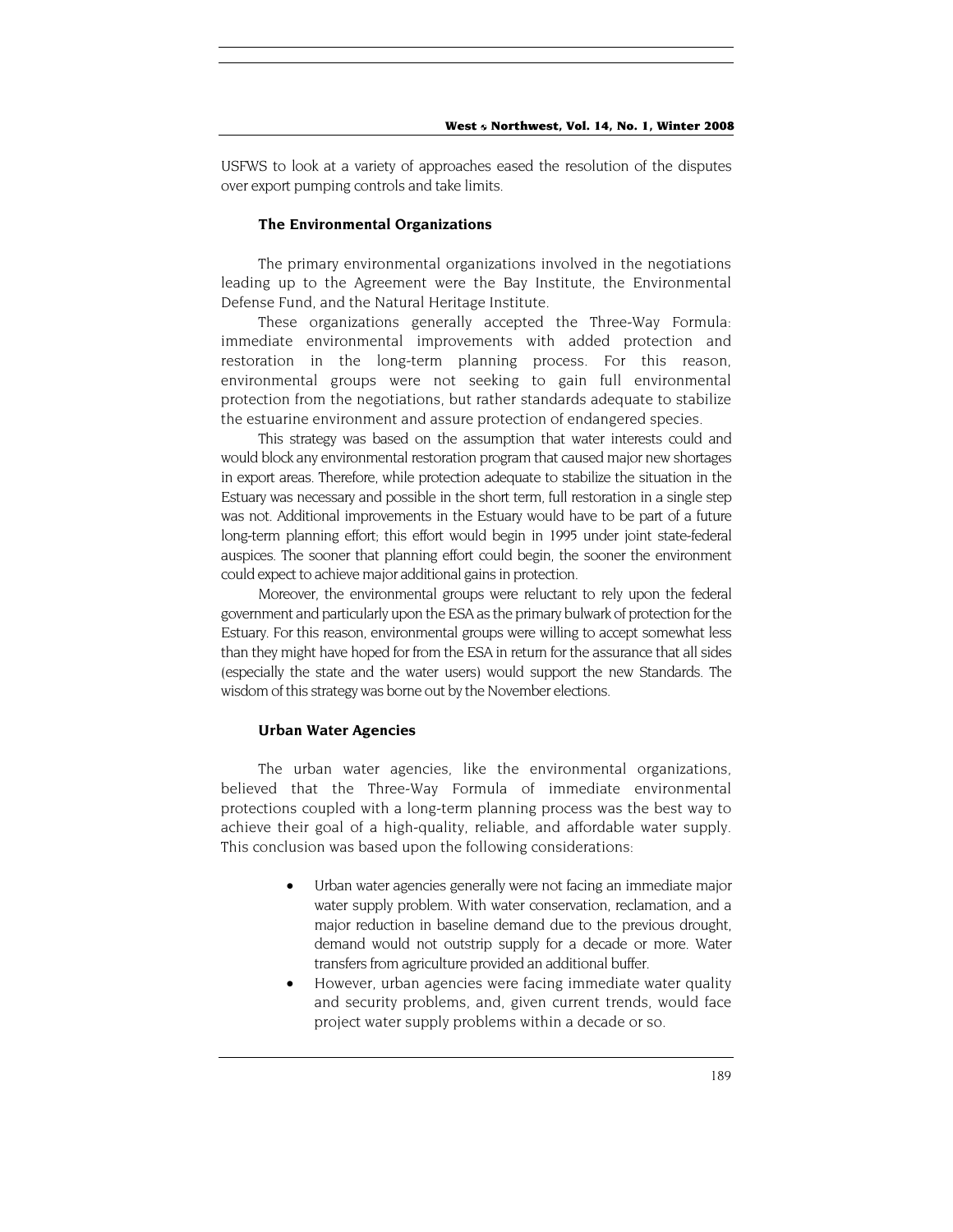Water quality. Delta water had high amounts of organics, which reacted with disinfectants during treatment to form compounds which might be carcinogenic. EPA water quality standards for these compounds would have made treatment of Delta water increasingly expensive.

Security. There was a significant probability that a major earthquake near the Delta would lead to the collapse of many Delta islands simultaneously. Since the islands were below sea level, a collapse would cause water to rush into the islands, probably from the Bay. The inrush would bring salty water into the Delta, making the water undrinkable for many months, if not longer.

Water supply. The current physical and regulatory arrangements in the Delta virtually cut off southern California from additional Sacramento Valley water supplies. In the long run, Southern California either had to be prepared to meet future demands from existing supplies, cannibalize west side agriculture, or get access to additional supplies from the Sacramento Valley (whether by using adaptive management techniques or a safer transfer facility].

- Until the Delta environment was stabilized, no other water management initiatives involving the Delta would be achievable. Instead, most attention would continue to be given to the needs of endangered species and new standards, and water supplies would be cut in unpredictable ways. Certainly, few environmentalists would be willing to support long-term planning and water management strategies when the Estuary was continuing to collapse in the short term.
- The water and financial cost to urban agencies of immediate standards to protect the Estuary were affordable. On the other hand, the costs of not proceeding with a long-term planning process were potentially enormous.

In essence, the urban agencies embarked upon a 20-year strategic plan: supporting standards for the Estuary and giving up water in the short term, in exchange for (1) gaining middle-term stabilization of the estuarine environment and reduction in the risk of unforeseen shortages and (2) laying the foundation for a long-term planning process that would provide for urban needs well into the 21st century. In many ways, the urban and environmental visions were compatible, provided that future modes of water acquisition were environmentally friendly. However, accepting the urban offer of short- and long-term environmental gains for the Estuary and for Central Valley rivers implied that environmentalists had to abandon attempts to use water shortages to constrain urban growth. While some environmentalists might be unwilling to give up this leverage, the question is best left for another day.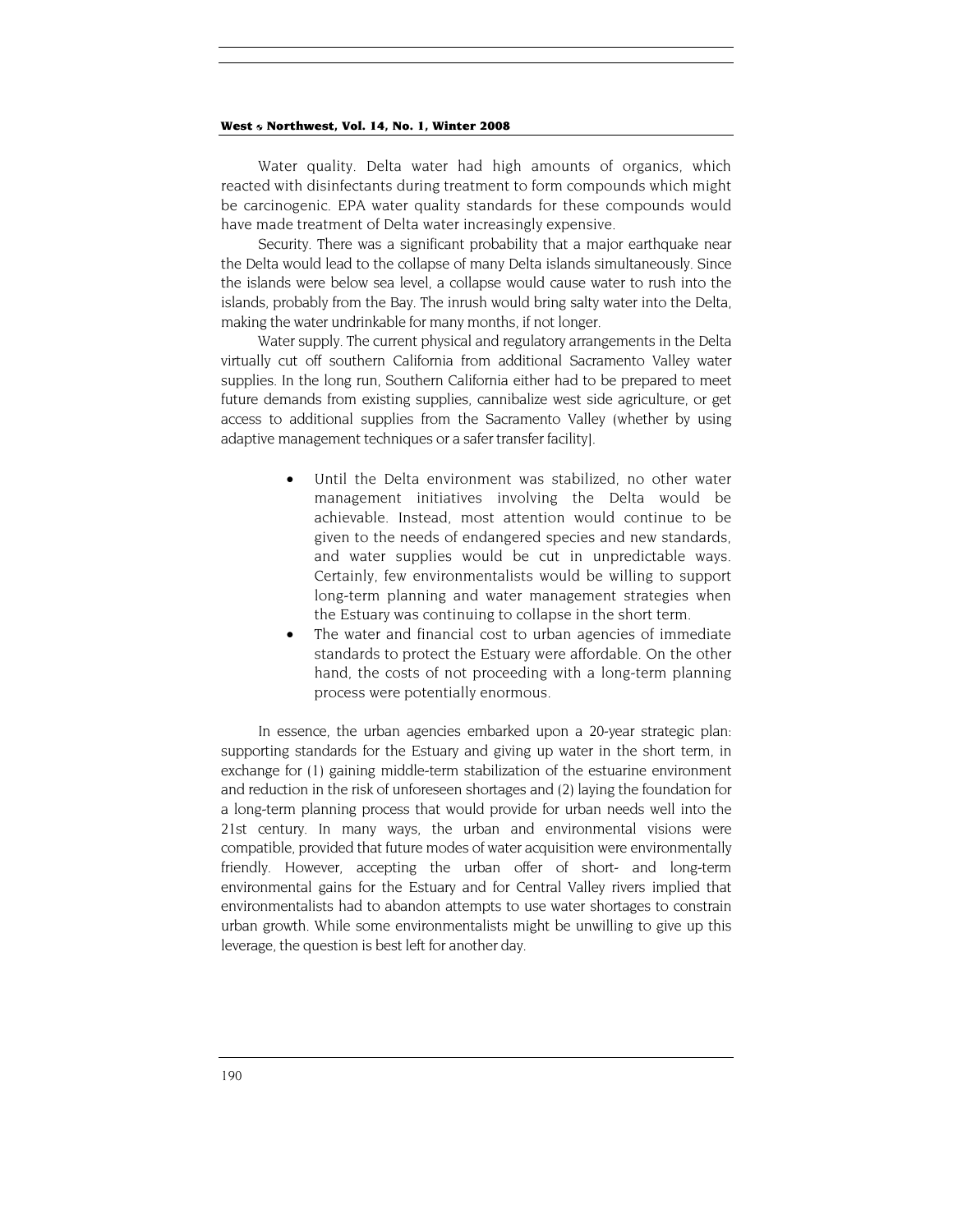#### **Agriculture**

Of all the interest groups, agriculture had the greatest reservations about the Three-Way Formula:

**Upstream agriculture.** A state commitment to implementing new standards to protect the Estuary would require water. Upstream agriculture had, in the past, demanded that junior users (e.g., the state and federal projects) bear the full burden of protective standards. In practice, there was a significant likelihood that the SWRCB, in its water rights process, would attempt to reallocate some water from upstream users relying on the public trust doctrine and other authorities. Therefore, since upstream agriculture was generally water rich, it arguably had fewer gains and greater risks from state implementation of short-term standards and a long-term planning process.

Nevertheless, the position of upstream agriculture was ambiguous. The Northern California Water Association signed the Agreement 15 on behalf of a number of agricultural districts (primarily rice-growing) in the Sacramento Valley. However, other upstream agricultural districts were conspicuous in their absence from the signing of the Agreement. Despite any ambiguities, upstream agriculture would most probably not oppose the SWRCB Standards; of course, this could all change when the SWRCB determines who should give up water to meet the standards.

**Export agriculture.** Export agriculture had historically opposed new standards for the Estuary because, even if upstream agriculture contributed some water, export agriculture would continue to bear a major part of the burden. Unlike the urban agencies, export agriculture was already suffering from water shortages. Contributions to Delta protection meant that land would have to be fallowed and/or groundwater tables would have to drop. Some farmers might go bankrupt. Therefore, the sacrifices involved in accepting Delta Standards had greater immediate consequences to export agriculture than to urban exporters. The fear of losing water led the KCWA to oppose D 1630 in 1993. On the other hand, export agriculture was subject to the same dynamics as the urban export agencies: without a settlement in the Delta, water supply conditions would only get worse. For this reason, export agriculture was internally divided on the advisability of supporting Delta standards. Hardliners, intent on resisting the implementation of new standards, held the upper hand. Recently, the burden of complying with the stringent ESA and CVPIA requirements gave the moderate faction grudging support for standards with the argument that new standards would improve, not worsen water supply conditions.

## **VI. THE DEAL IS CUT**

The EPA was required under court order to issue its final Standards for the Estuary on December 15, 1994. Both the NMFS and USFWS also determined that they would issue their biological opinions for winter run salmon and Delta smelt on the same date. The biological opinions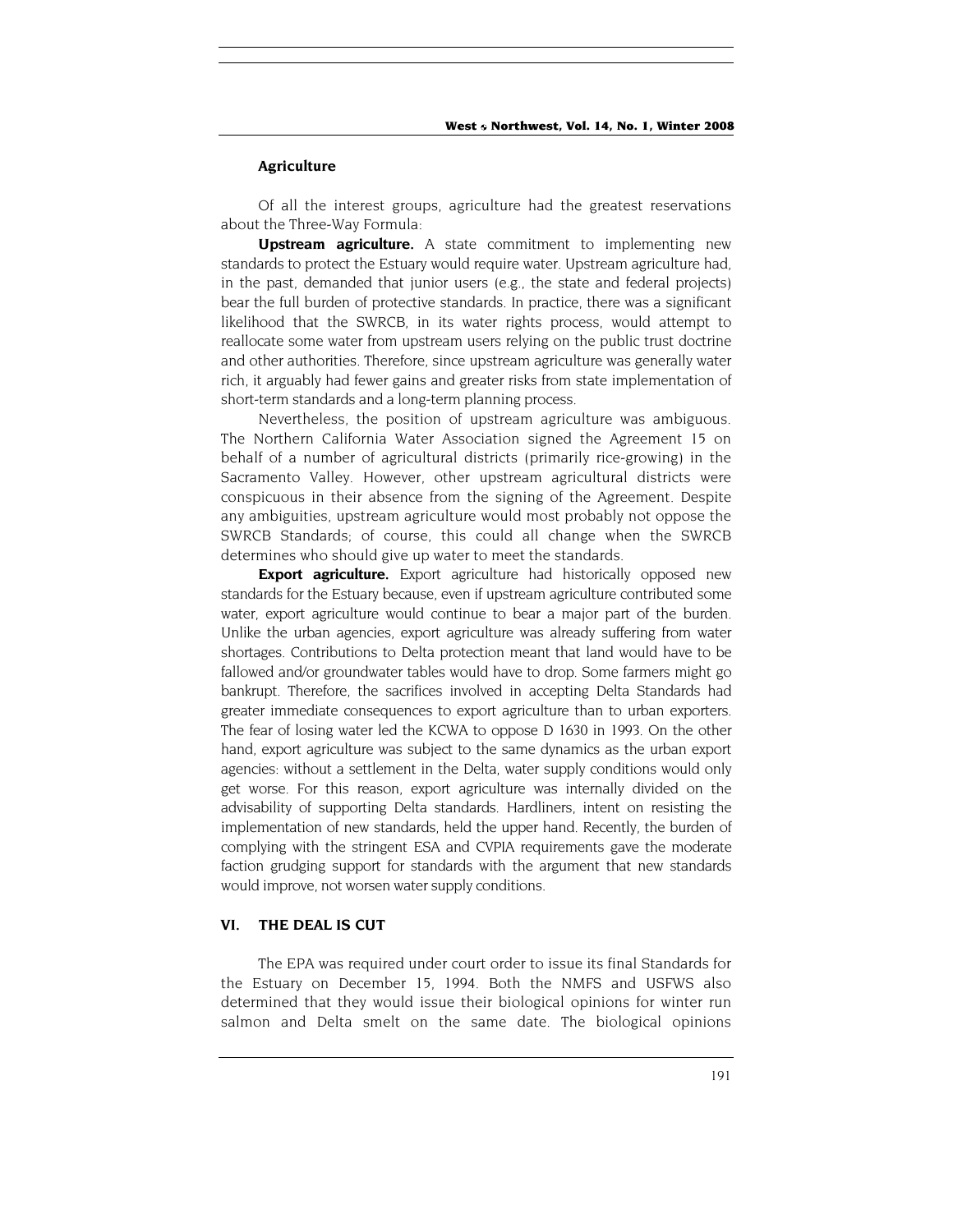represented de facto Delta standards because they set flow, export, and take limits for the state and federal projects. Water users had been very unhappy with the biological opinions of 1993 and 1994, because they felt that the loss of water and reliability were unreasonably high. In any case, the federal government was ready to propose and implement a set of strong Bay/Delta standards for 1995.

Under the Framework Agreement, the SWRCB was obligated to issue draft Bay/Delta Standards by December, 1994, and to promulgate final standards by early 1995. If the Standards were adequate to satisfy federal mandates, then the federal government would step back and let California resume active control over Delta management. If the standards were too weak, however, the federal government would refuse to accede to the Standards and continue its operation of the Delta. Thus, the stage was set for either consensus or conflict between the state and federal governments.

As discussed above, the federal, urban, and environmental players all had reasons to avoid a breakdown in negotiations between the state and federal governments. Thus, in early 1994, urban and environmental interests, in cooperation with the EPA, nearly agreed on the measures needed to implement the EPA standards. This agreement would serve as one of the foundations of the Bay/Delta Agreement.

Urban interests, calculating that the state administration would not support state standards equivalent to the federal standards without approval from export agriculture, abandoned their bilateral discussions with the environmental community and opened a dialogue with the agricultural community on the possibility of comprehensive Bay/Delta standards. The urban and agricultural groups together spent close to \$1 million developing biologically-based standards which would have minimum impact on water users.

The joint urban/agriculture proposal (hereinafter "Urban/Ag Proposal") is described in detail in other documents. In essence, the Urban/Ag Proposal would have provided for:

- Spring Delta outflows somewhat lower than outflows in the EPA standards.
- Exports less than 30% of inflows to the Delta from February to June, 35% in July, and 65% for the rest of the year.
- Permanent closure of the Delta Cross Channel gates from February through May (to protect winter run salmon), with 30 days of closure from November through January.
- Spring pulse flows in April and May on the San Joaquin River, coupled with closure of the Old River Barrier, and a requirement that export pumping could never be greater than the pulse flow to protect fall run salmon.
- The standards assumed that the federal agencies would eliminate their take requirements.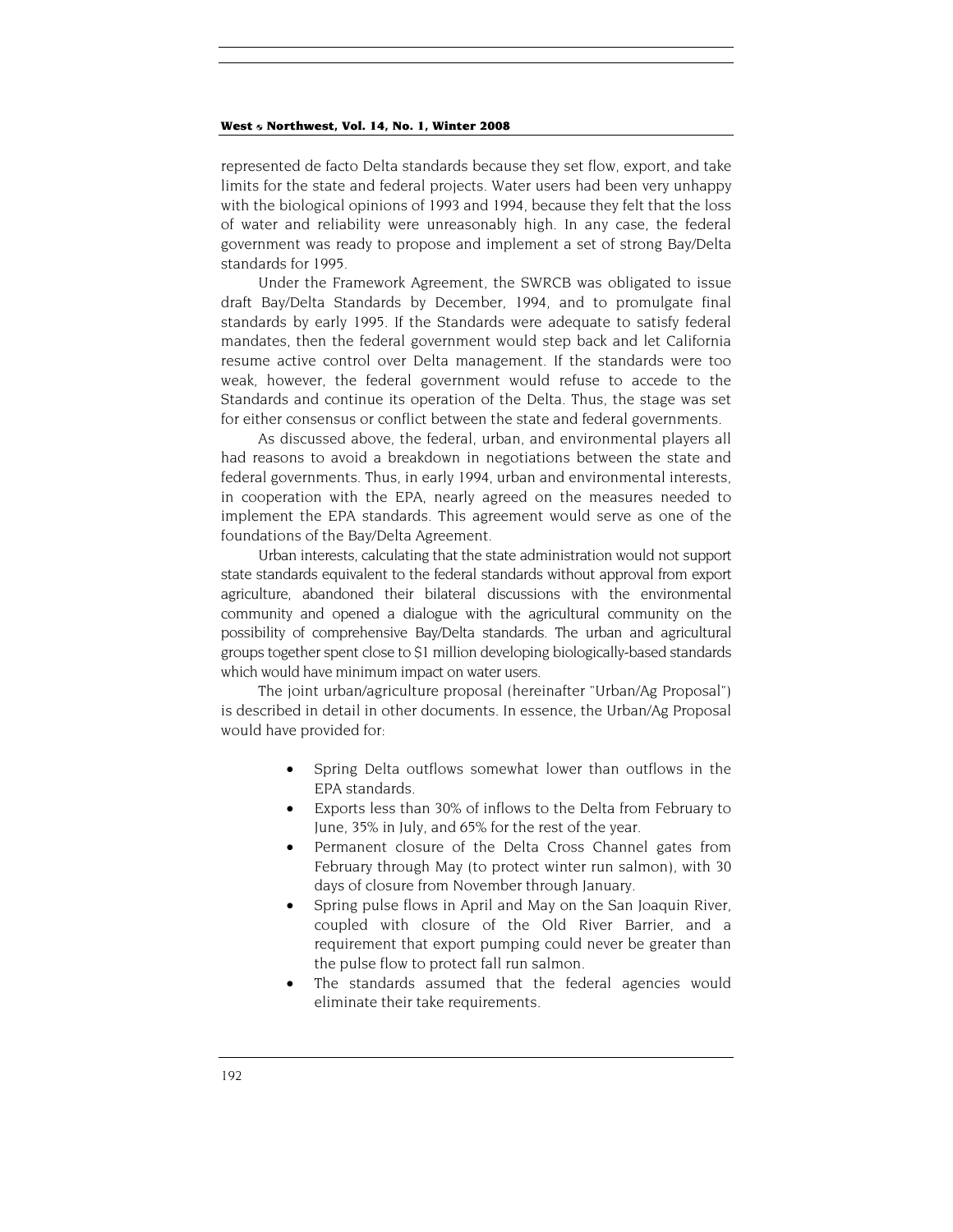The original joint urban/agriculture/state (hereinafter "Urb/Ag/State") plan was to present a set of standards for adoption by the SWRCB that were relatively strong, but not as strong as the federal requirements. The Governor and the federal government representatives would then be placed in a battle of wills, "staring down" the other to see who blinked first. During this period, the Urb/Ag/State group refused to discuss any modification of their proposal with the federal government or the environmental community. However, the Urb/Ag/State group then inexplicably decided to make a good-faith effort to resolve its differences of opinion with the federal/environmental side. The change in tactics was probably due to pressure from the urban agencies and the business community, as well as signals from the federal agencies and the environmental community that they were willing to be flexible on the form of the standards.

At a meeting in Monterey on December 1, the state and federal governments continued their stalemate, with the federal government promising to move ahead with the ESA standards on December 15th unless agreement was reached and the Urb/Ag/State group predicting that such a move would cause all efforts toward accommodation to collapse. However, at the same meeting, it became clear to all sides that the scientific justification for export controls, whether based upon reverse flows or percentage of Delta inflow, was very weak and that accommodations might be possible which cost less water while maintaining equivalent levels of protection. The Urb/Ag/State group further conceded by committing funds for non-water-related habitat improvements, such as screening of diversions. Despite the apparent stalemate, it became clear that all sides wanted to reach an agreement.

On December 6th, key representatives from state and federal agencies, and the urban, agricultural, and environmental groups met in Los Angeles. At that meeting, the federal agencies agreed to use the Urb/Ag/State proposal as the basis for further discussions. While consideration was given to allowing negotiations to continue after the December 15th deadline as long as progress was being made, most representatives felt that the chances of reaching a successful conclusion would be greatly reduced, if the discussions were not fruitful by the deadline. Also, the state pushed strongly for delay of the federal decision on whether to list the Sacramento splittail as threatened or endangered. The listing would not have cost any more water, but it would have undermined the state's argument that it had triumphed over the federal government on the ESA. The USFWS acceded to this request and delayed its listing decision for six months.

Starting on December 12, 1995, all the representatives met in Sacramento for three days of marathon negotiations. While the KCWA (and, therefore, the state) nearly withdrew from the negotiations on December 13th, the parties finalized a package that modified the Urb/Ag/State proposal in the following ways (ignoring minor changes):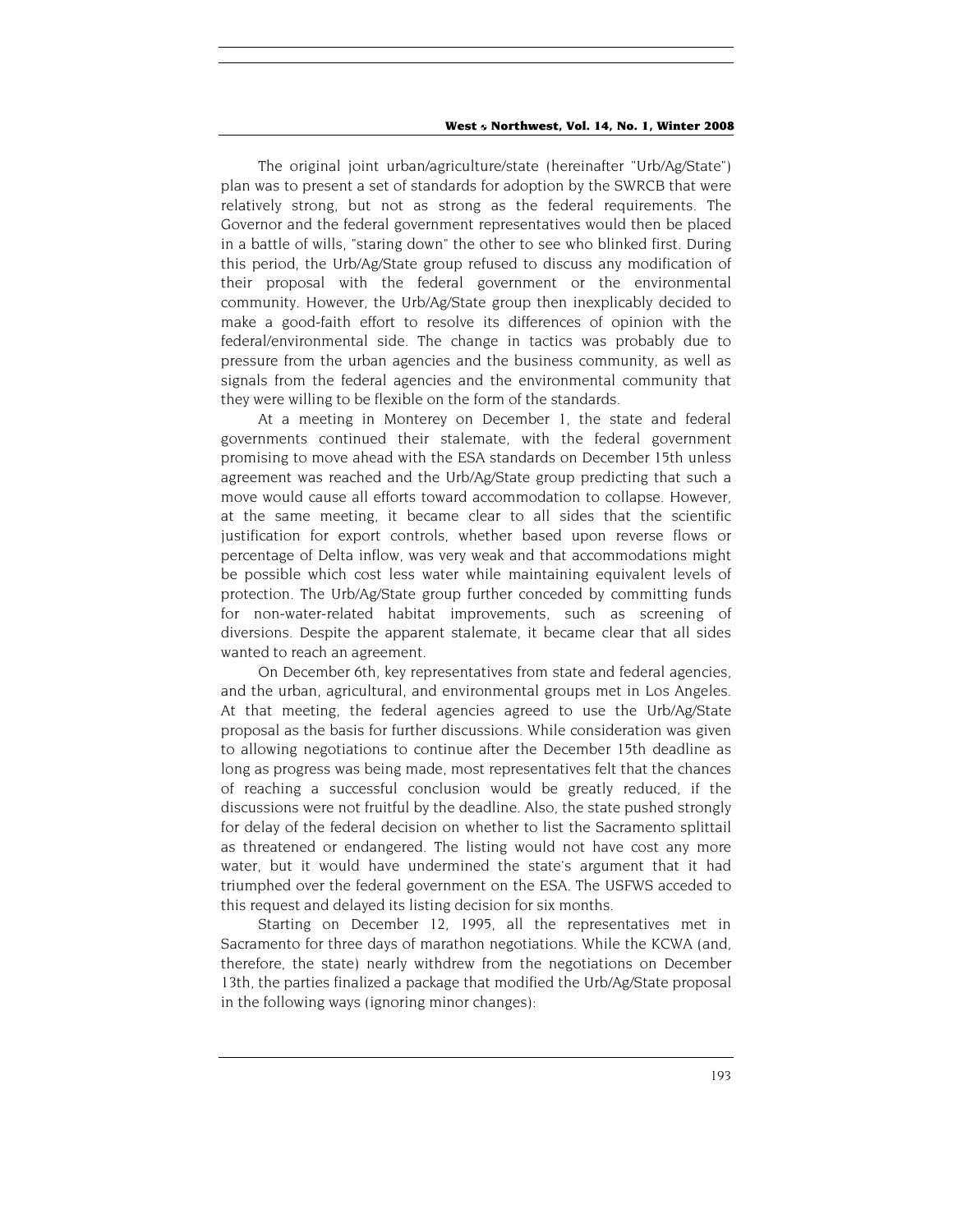- The amount of allowable exports in February was significantly reduced. In return, the amount of allowable exports from March through July was raised slightly.
- Flows in the San Joaquin River in April and May were significantly increased.
- The number of days of closure of the Delta Cross Channel were increased.
- The water cost of the Standards were increased slightly, from about 1.0 MAF in critical years to less than 1.1 MAF in critical years.
- Greater flexibility was built into the Standards, allowing exporters to make up for water lost as a result of reduced pumping due to limit concerns (if consistent with environmental protection).
- The state and federal governments and the water users agreed to provide \$180 million in funds over three years for nonwater-related environmental improvements.

## **VII. UNDERSTANDING THE STANDARDS: THEORIES OF WATER MANAGEMENT IN THE DELTA**

As discussed above in section IV on Biology and Remediation, any standards aimed at quick improvements in environmental conditions in the Estuary must be primarily based upon:

- Control over flows into and out of the Estuary.
- Diversions from the Estuary.
- The movement of water within the Estuary.
- Other fast-track projects which do not involve the movement of water, such as screening of diversions or control of poaching.

## **Delta Outflow Standards are Well-Developed**

The goal is to provide optimum conditions for the ecosystem at an acceptable cost to water users. In some areas, correlations between physical conditions and biological health serve as guides. In particular, there is strong scientific evidence to indicate that strong Delta outflow in the spring is correlated with biological health. The spring outflow (or salinity) standard is widely supported and is part of the package of Standards.

## **Competing Theories of Control Over Exports**

There is very little information on which to set the standards for the export pumps. Instead, standards are set according to conceptual models of how movement of water in the Delta affects biology. However, there are two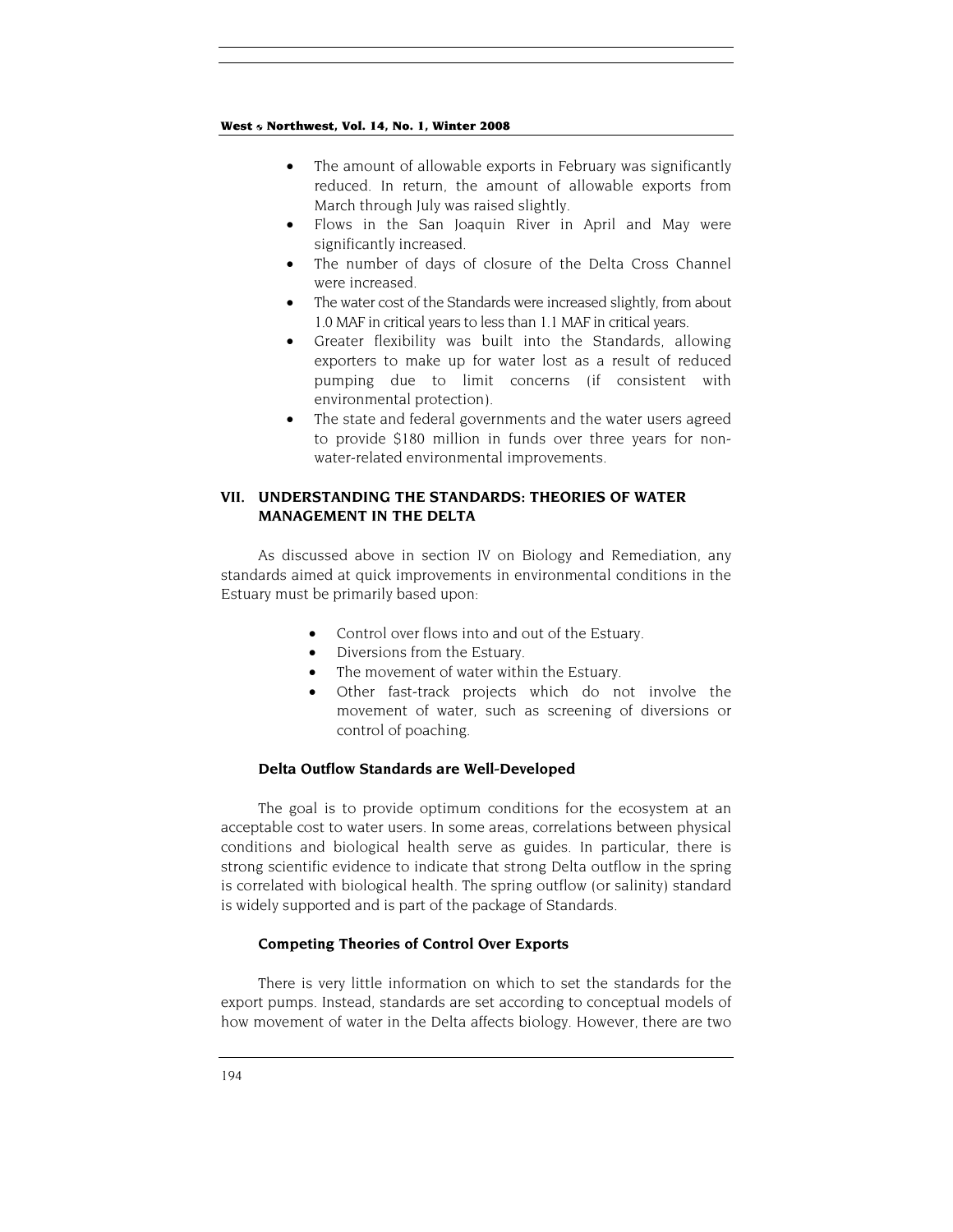competing theories forming the basis for these conceptual models: one theory holds that the net flows of water are biologically dominant, while the other contends that the tidal effects are dominant. The standards which emerge from each theory are quite different:

**Net Flows.** The net flow theory follows the average flow of water in the Delta and assumes that biota are carried with that net flow. In this conceptual model, the Delta can be thought of as a set of pipes. If there is a net flow through the pipes toward the export pumps, then fish and salt will tend to be swept into the pumps over a period of time. Under this theory, fish can be isolated from the effects of the pumps (and the pumps from salt) by assuring that net flows toward the pumps are minimal when species of concern are in the Delta. Adherents of this school would advocate limits on reverse flows and strict pumping limits when salmon are migrating through the Delta. This model has been the accepted model for several decades, and it has major implications for policy. Under this model, export pumping from the south Delta must be severely constrained to protect the Delta, and it is, therefore, intuitively attractive to environmentalists. However, since the net flow problem can be solved by connecting the export intakes to an isolated transfer system around the Delta, this model has also served as the foundation for arguments in favor of a peripheral canal.

This theory also implies that frequent choices must be made between closing the Delta Cross Channel to keep salmon in the Sacramento River (and out of the Central Delta) and opening the Delta Cross Channel to avoid the effect of reverse flows on Delta smelt. In other words, gate closures may help salmon by keeping them in the Sacramento River, but may hurt Delta smelt by creating reverse flows which sweep them to the pumps.

**Tidal Action.** In the Delta, flows due to tidal action are perhaps 100 times greater than tidal flows on average. Supporters of the tidal action theory analogize the mixing action induced by the tides in the Delta to a swirling bowl of soup; within this analogy, the export pumps are like straws stuck into the soup. Under this theory, fish reaching the tidal zone are not necessarily swept into the pumps (a basic assumption of the net flow theory), but are just as likely to be swept away from the pumps. The most important factors to consider under the tidal action theory are the concentration of fish in the vicinity of the intakes and the rate of pumping in other words, how thick is the soup and how intense is the suction through the straw. Therefore, net flows (e.g., reverse flows) into the pumps are not very important per se for either biological protection or for salinity control. Since reverse flows are irrelevant to the movement of fish in the Delta under this theory, closure of the Delta Cross Channel is not considered to cause a problem for Delta smelt. The tidal action theory, therefore, tends to be less restrictive on pumping.

There is very little evidence to show which theory is correct. The tidal action theory may be accurate short-time scales, while the net flow theory may apply to longer-time scales. Another complication is the behavior of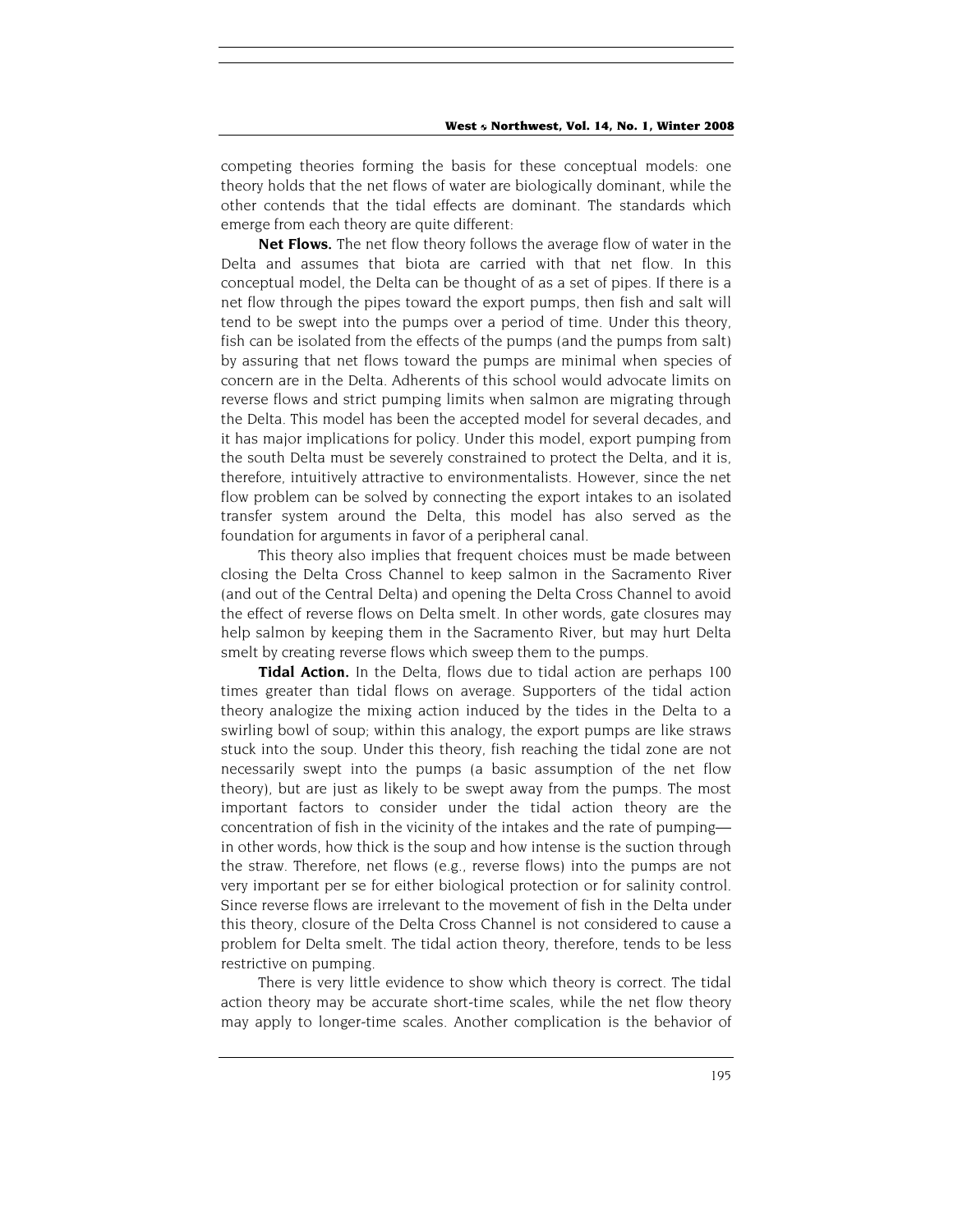fish; many fish do not simply float with the currents, but instead move according to their own logic (whether toward a desired salinity level or out to the ocean). In any case, no generally accepted export standard currently exists to accurately pinpoint when it is safe to operate the pumps.

Both theories are imbedded in the Standards in ways that are not entirely consistent. The tidal action theory is the basis for the primary export standard. The overall limit on exports is calculated (ignoring some complications) by adding up the total amount of Delta inflow and multiplying by a fraction (.35 from February to June, .65 for other months). Except for a 30-day period in April and May (when exports cannot exceed San Joaquin inflows), there is no consideration given to the Delta inflow origins.

On the other hand, the Standards provide for closing the Delta Cross Channel gates for only 45 days during the period from November through January, because of concerns that longer closures would create reverse flows harmful to Delta smelt. Ironically, the application of the net flow theory in this case by USFWS greatly reduces the protection for spring run salmon smolts as they migrate down through the Delta in November, December, and January.

#### **Non-Water Factors in Environmental Protection**

Water users correctly argue that reduced flows and increased exports are not the only cause of environmental problems within the Estuary. Accordingly, they complain that increased flows and reduced diversions should not be the only tools used to protect the Delta. In the past, environmentalists were suspicious of such claims, not necessarily because they were wrong, but because they were generally presented as reasons for not setting stronger water quality standards. However, this conflict seems to have abated.

While water users continue to place great emphasis on environmental protection through non-water-related means, they now concede that such measures should be implemented *in addition to* improved flow and diversion standards. Therefore, the Agreement includes a provision for \$180 million for measures such as: screening diversions, waste discharge control, reduction of illegal fishing, and riparian, wetland, and estuarine habitat restoration.

Water users benefit from this provision in two ways: (1) the money increases the likelihood that the new Standards will actually stabilize the Bay/Delta environment; and (2) successful non-water-related programs would demonstrate that water-related measures could be replaced, thereby reducing pressure for additional flow standards in the future.

## **VIII. THE STANDARDS**

This section describes key elements of the Standards in greater detail.

The Agreement attempts to develop an ecosystem approach to environmental protection in the Estuary using tools readily available over the next three years (flows, diversions, gates, and simple non-water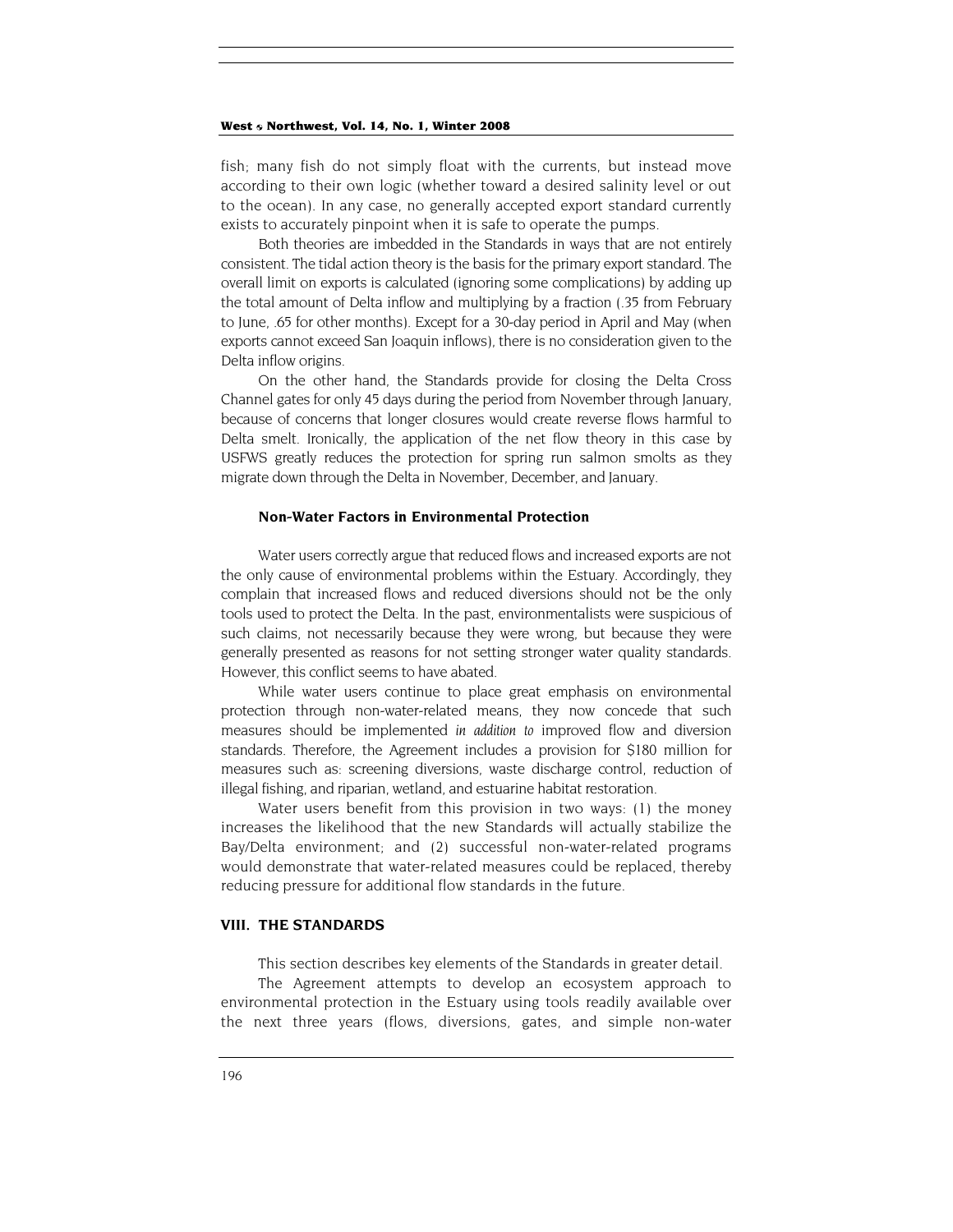measures). The ecosystem approach was formulated by the conflict between legal and ecological desire to protect endangered species and the need to keep water supply losses within politically-acceptable levels.

#### **Estuarine Habitat Standard**

This Standard can be thought of as either a Delta outflow standard or a Delta salinity standard. The Standard requires (roughly speaking) that salinity (and outflow) conditions from February through June be maintained at levels that would have existed in Suisun Bay, given water operations in about 1970. In other words, the Standard forces the water projects to go back to 1970 levels and let out more water in the late winter and spring.

The Standard is based upon mathematical correlations between the average location of 2 parts per thousand (ppt) salinity and biological indices for species such as longfin smelt, striped bass and neomysis mercedes. Basically, the correlations indicate that fish fare better if the average salinity is pushed farther downstream in the spring. Salinity conditions improve looking back in time, because reductions in spring outflows have been continuous over the last 50 years. Under the Standard, the greater the runoff of water in the Central Valley watershed from January through May, the more days the position of the 2 ppt salinity line must be downstream of two measuring stations in Suisun Bay from February through June. Additionally, the 2 ppt salinity line must be below the confluence of the San Joaquin and Sacramento Rivers for the entire February-June period to protect Delta smelt.<sup>3</sup>

Mathematical correlations aside, Suisun Bay was chosen as the area for maintenance of salinity conditions, because it contains the last prime fish habitat left in the Estuary. Most other habitat was diked up and converted to farming many years ago.

The Standard generally follows the EPA salinity requirements for estuarine habitat. Environmental groups and urban water agencies came to agreement on this Standard early in 1994. It has a strong scientific basis, provides significant environmental protection, and has water supply impacts which were acceptable to urban and, eventually, agricultural groups. However, because the Standard is tied to actual runoff conditions, both sides share the benefits and risks of wet and dry years.

#### **Delta Export/Inflow Relationships**

This is the primary Standard to control pumping by the state and federal export facilities in the south Delta. Basically, exporters are allowed

<span id="page-19-0"></span><sup>3.</sup> Delta smelt seek salinities slightly above 2 ppt. Therefore, if this line were moved into the Delta, the smelt would also move upstream - and into vicinity of the export pumps.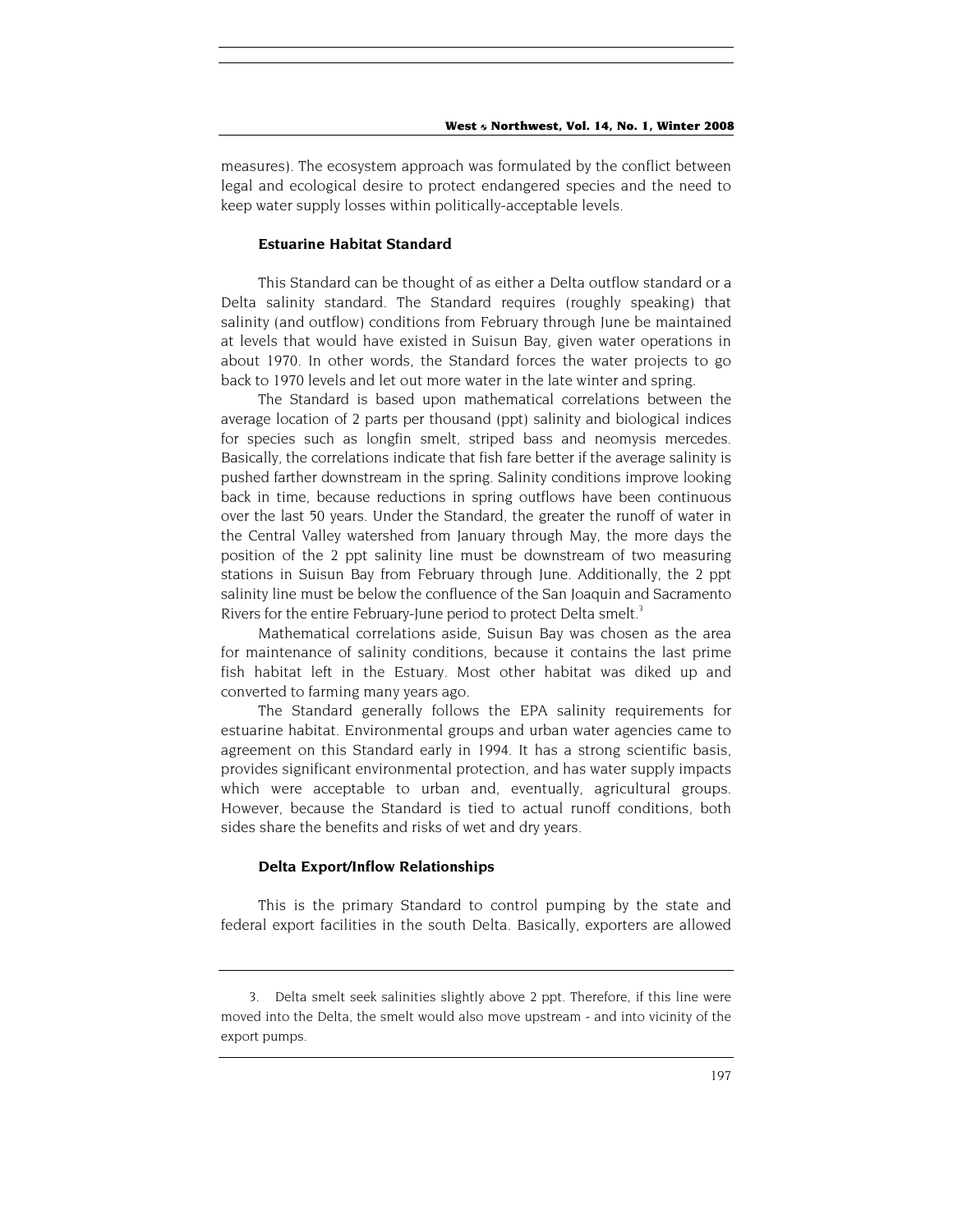to pump no more than a given percentage of inflow at any given time. The allowable percentage varies over the year, with a low of 35% during February to June and a high of 65% during July to January.

There is an additional pumping limitation in the April-May period in order to protect San Joaquin River salmon (see below). Also, pumping is reduced, if necessary, to minimize the risk of danger to endangered species (see below). Otherwise, pumping is controlled by this Standard alone; absolute pumping limits and reverse flow standards have been superseded.

The basis for the export/inflow Standard is primarily intuitive. It seems logical that, if more water is flowing into the Delta, then pumping can be increased without causing additional impacts on the environment. Similarly, if inflow drops, then exports should also be curtailed. The controversy surrounding this logic is that the source of Delta inflow is not considered. For example, if Sacramento River inflow is high, but San Joaquin River inflow is low, then the level of pumping allowed under the Standard may actually be higher than what the San Joaquin River can sustain; conceivably, water from the Sacramento River will make its way across the Delta to the pumps, thereby adversely impacting the environment. The importance of this phenomenon depends upon whether the net flow theory or the tidal action theory is in fact the dominant physical mechanism governing the movement of biota in the Delta; this issue is discussed in greater detail in section VII, above.

The Standard will significantly reduce export pumping in the later winter and spring months compared to historical levels, which is something environmental groups have sought for many years because of this period's importance to the lifecycles of many species. On the other hand, the Standard will force greater pumping in the summer and fall months, and this may cause new problems to appear. Overall, however, the shift in pumping patterns away from the spring offers significant net benefits.

#### **San Joaquin Fall Run Salmon Standards**

Salmon smolts migrate down from the Stanislaus, Tuolumne, and Merced Rivers, into the San Joaquin River, into the Delta, and, eventually, out into the ocean during March, April, and May. It is very tricky getting these salmon past the pumps, which are located just west of the San Joaquin River. There are at least three different options: (1) reduce pumping; (2) wall off the San Joaquin River from the pumps by putting a barrier at "Old River," where a channel leading directly into the pumps splits off from the main San Joaquin River; or (3) increase flows in the San Joaquin River in order to transport the salmon away from the pumps as quickly as possible.

However, placing a barrier at Old River (the single most protective solution) causes more water to be sucked from the south Delta toward the pumps, which, in turn, might cause increased entrainment of Delta smelt. To solve this problem, export levels should be reduced during this critical three-month period, but these reductions would be unacceptable to water exporters.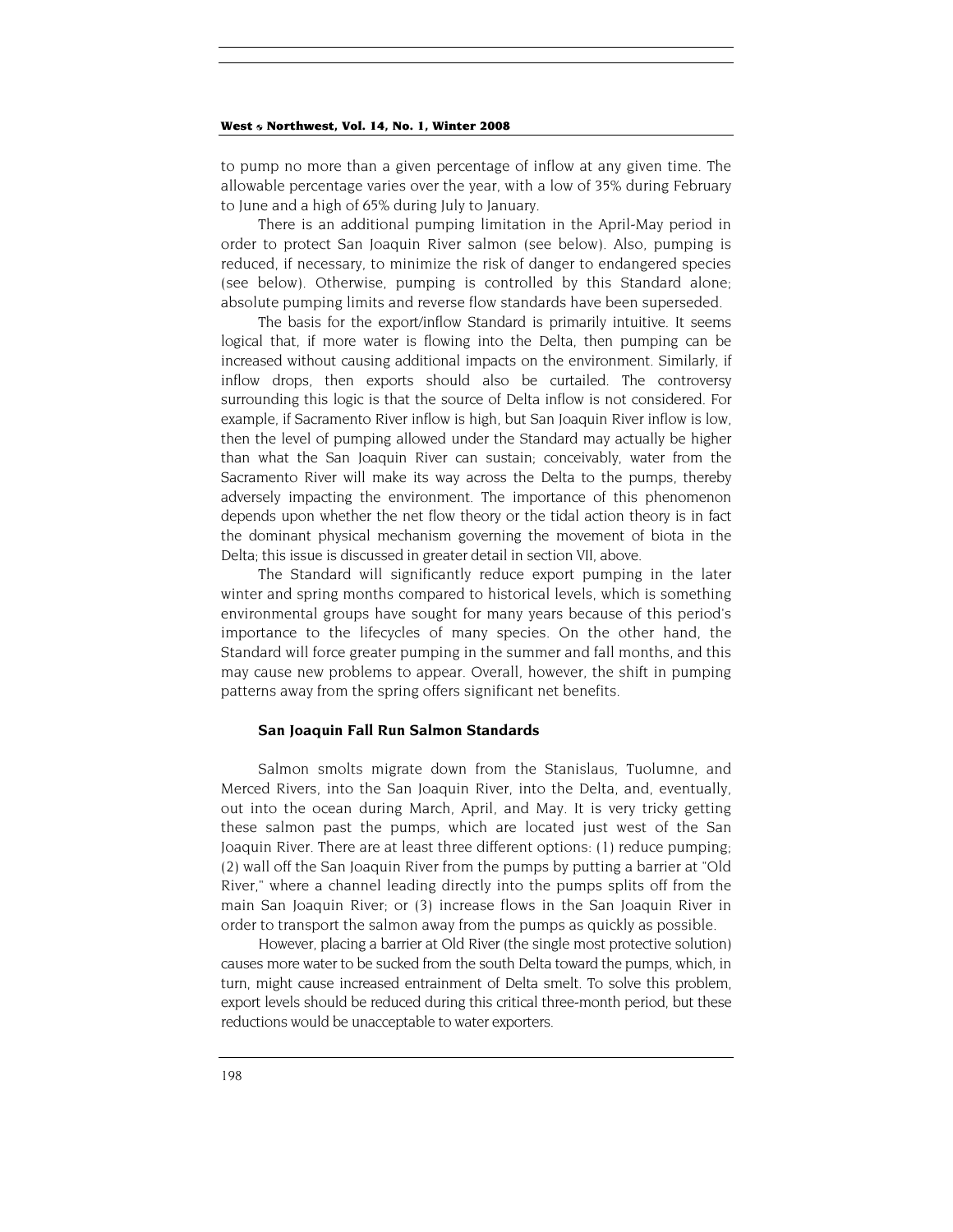Given the tradeoff between protection of salmon and protection of Delta smelt and the political/economic need to maintain significant exports during this three-month period, a Standard was developed which focused most protection efforts on a limited period during which a majority of the salmon would be migrating. Therefore, base flows of 700-3,400 cfs, depending on year-type, will be provided in the San Joaquin River from February through May of all years. However, primary protection efforts will occur over a 30-day period (not necessarily continuous) in April and May. During this "window of protection," pulses of water, varying from about 3,000-8,000 cfs, depending upon year-type, will be released down the three San Joaquin River tributaries to stimulate migration downstream. At the same time, a barrier will be placed at Old River and export pumping will be restricted to 100% of Vernalis San Joaquin inflow.

The compromise reflected in the Standard is not ideal from the standpoint of environmental protection. Significant numbers of salmon will migrate outside the window of protection and will suffer heavy losses. Even during the 30-day period, when the flow levels are good, exports will remain at dangerously high levels (though they will be reduced compared to past conditions). Also, compliance with the Standard will only be possible to the extent that the federal government can release water from New Melones, at least until the SWRCB water rights decision is promulgated; essentially, the full flow amounts may not be available for the first three years or so. For all its deficiencies, the Standard is a significant step forward from past conditions.

Bolstering this Standard through the purchase of additional water and export rights and through the flexibility in the Agreement to reduce pumping below nominal standards will be a high priority over the next few years.

#### **Operational Flexibility and Adaptive Management**

The Delta is a major ecological resource, which also serves as a major switching yard for some 6-7 MAF of pumped water/year. The incongruence of these two uses has been one of the primary causes of conflict over the Delta.

It is not possible to accurately predict when the pumps actually cause environmental damage. Therefore, whenever preset export standards are used, the restrictions exports must be very stringent in order to assure that protection will be achieved. Fixed standards strict enough to provide for significant restoration of the Estuary (i.e., to provide protection significantly beyond the current Agreement) would require that exports from the south Delta be reduced well below the export levels agreed to in the Bay/Delta Agreement.

Therefore, to achieve optimal environmental restoration, there are three available alternatives: reducing export levels, moving the pumps out of the Delta (e.g., implementing an isolated transfer system), or finding ways to allow levels of exports near current levels but with reduced environmental impacts. As to this last option, the most promising method is adaptive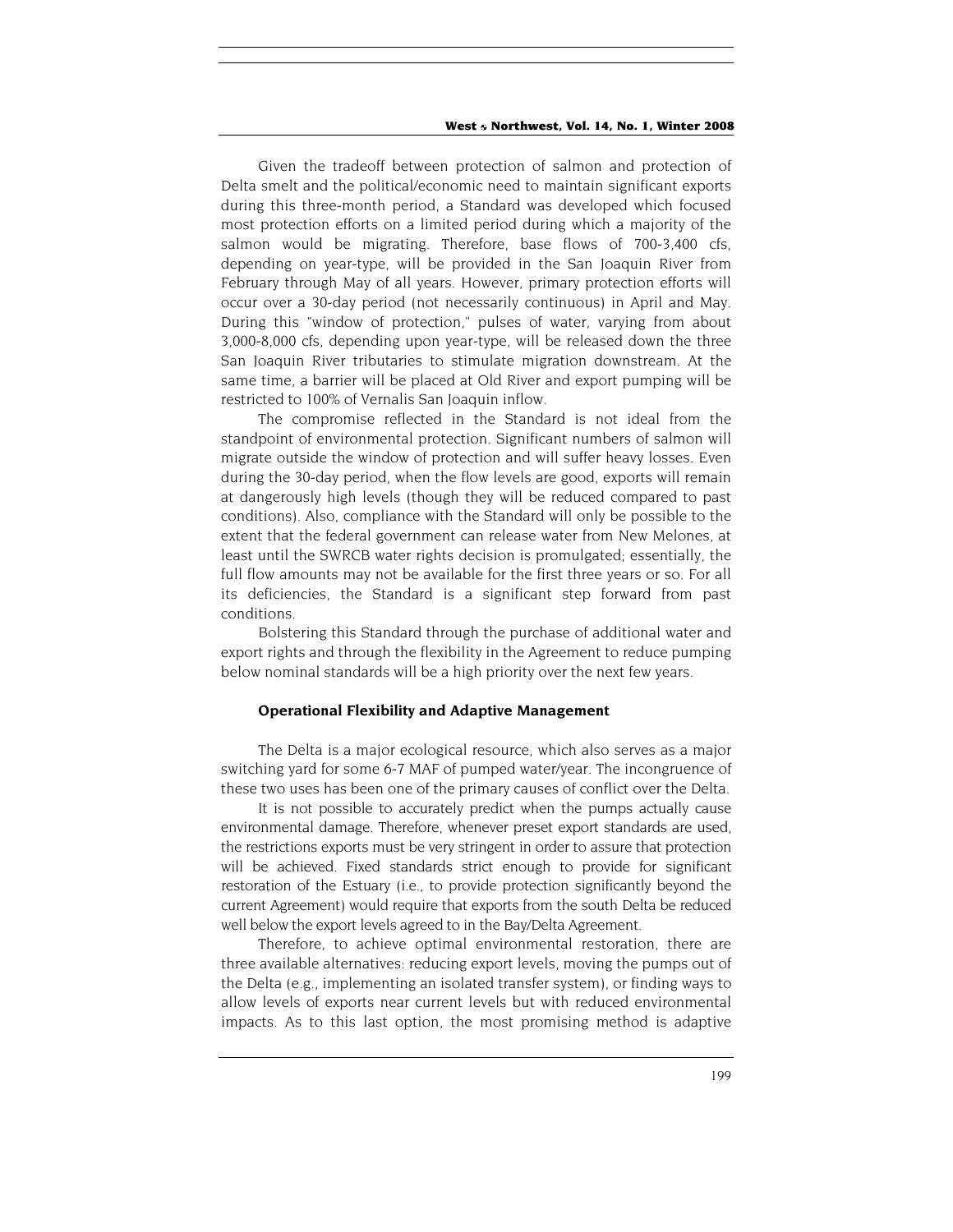management, in which pumping is tied to the actual physical and biological conditions existing at any given time. For example, if large numbers of Delta smelt move into the vicinity of the pumps, then pumping could be suppressed before takes become a problem. During other times, if there are few fish in the vicinity of the pumps, then pumping could be increased. Such a management approach offers the possibility of highly efficient and highly protective biological standards, while also allowing for significant restoration of the Estuary without the need for dramatic reductions in exports or an isolated transfer facility (or its equivalent).

Adaptive management was introduced into the Agreement in order to assure water exporters that, if exports were reduced below nominal export standards to reduce the take of endangered species, pumping above the Standards would be allowed later in the year to compensate (provided that increased pumping was consistent with biological protection). In this way, endangered species could get adequate protection without dramatic reductions in the predictability of export supply (one of the key issues which exporters had with the ESA).

However, another section of the Agreement implies that reductions in pumping and subsequent increases can also be made at the request of an "Operations Group." This clause allows adaptive management to go beyond take limits. The Operations Group will be comprised of representatives from the key state and federal water management and wildlife protection agencies, as well as water user, environmental, and fisheries interests. In essence, exporters will have a water budget each year (the amount of water they could export given the nominal export standards), and, within that budget, water managers will be able to modify export controls to maximize environmental returns.

A major flaw in the concept of adaptive management is that it will not provide the promised benefits unless accurate predictions can be made as to when it is safe to operate the pumps. There are three critical elements to making adaptive management work: (1) developing a better understanding of the biological relationships that control how species respond to other species and to physical conditions, (2) monitoring fish populations to determine the locations of key species in the Delta at any given time to predict their future locations, and (3) developing institutions which insure that water is truly managed to maximize environmental benefits.

Although there is much work ahead, progress is being made on all three of these elements. In particular, a monitoring provision in the Agreement will help develop information for the first two elements. Also, the Operations Group formed by the Agreement provides a basis for an institutional structure to manage exports in the future.

Adaptive management will greatly benefit the environment and will dominate Delta water management within a decade. It can also be a frightening concept, because it is based on the assumption that institutions will make sound environmental decisions extemporaneously. Strictly-drawn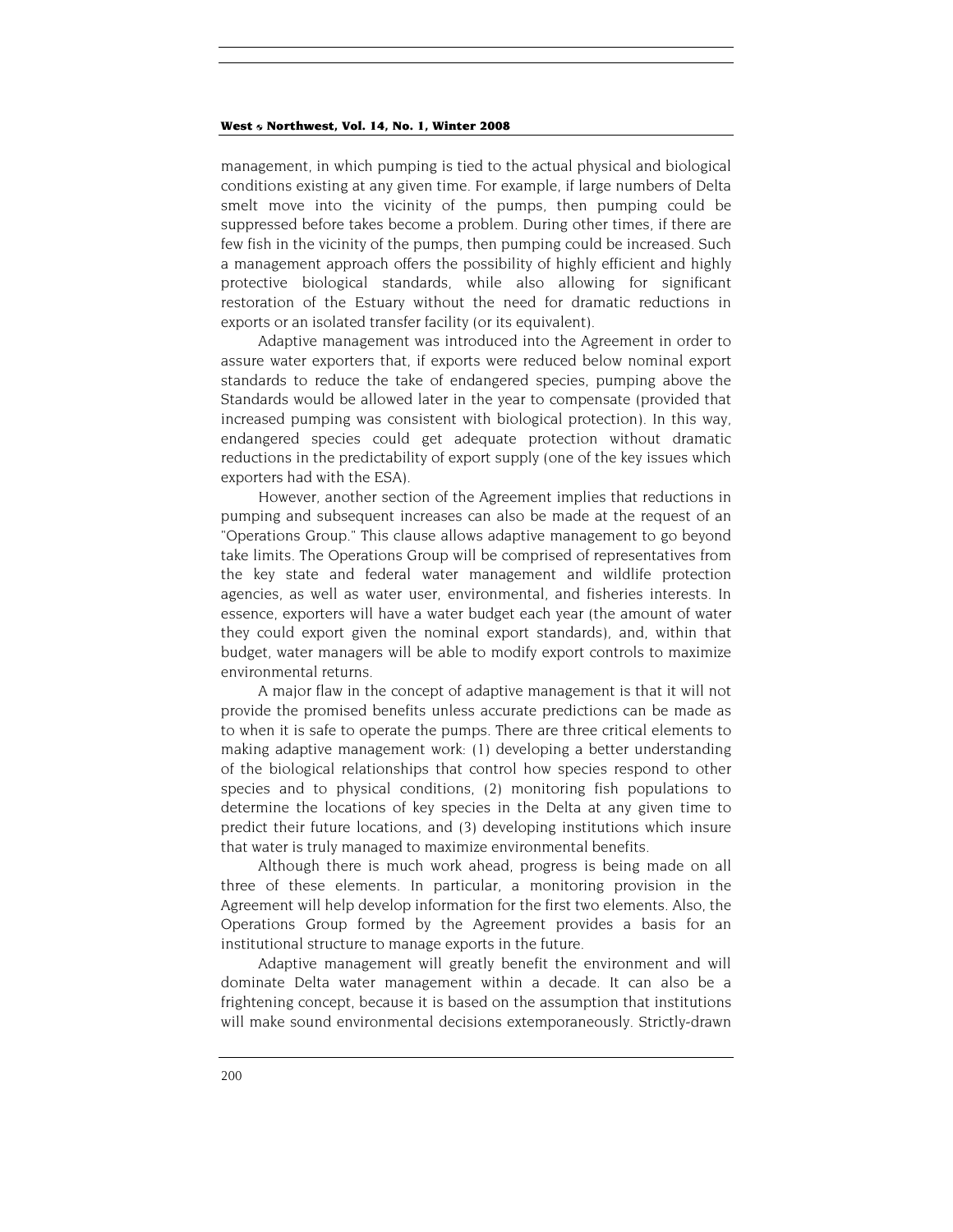standards will no longer form the basis of water management, but these standards were extremely inefficient from an environmental perspective, because they reduced the amount of environmental protection to unacceptable levels in favor of political and economic justifications.

#### **Monitoring**

A key element of the Agreement is stepped monitoring programs to determine how well the Standards are working, locate fish concentrations to allow adaptive management, and help to develop new and improved standards in the future.

#### **Category 3 Funding**

The use of the \$180 million fund for non-water-related environmental protection was discussed above in section VII. A small portion of this money may also be used for additional flows to bolster weaknesses in the Agreement.

#### **Endangered Species**

The two Delta species listed under the ESA—winter run salmon and Delta smelt—receive relatively strong protection in this Agreement. The Standards reflect the needs of these species and ESA take limits remain as a bottom-line safety net. Environmentalists are more concerned with the species that are not currently listed, but probably deserve to be listed—spring run salmon, Sacramento splittail, and longfin smelt. The habitat needs of the splittail and the longfin smelt are generally met by the Standards, even though ESA take limits will not apply. However, the Sacramento spring run salmon is the species most at risk from these Standards.

As previously discussed, above, protection for the spring run salmon gave way to the needs of Delta smelt and water exporters. Spring run salmon need protection as they migrate down the Sacramento River during November, December, and January, and this protection can be provided by either closing the Delta Cross Channel (to keep them out of the Central Delta) or by reducing pumping during this period. However, full closure of the Delta Cross Channel was opposed by USFWS, because it would increase losses of Delta smelt. Also, reductions in exports were opposed by water exporters, because, with spring pumping greatly reduced by the new Standards, the November-January window was one of their main pumping opportunities.

The Agreement does provide for Cross Channel closures during 45 days in November-January, and this will help, particularly if the closures can be targeted when spring run salmon are likely to be present. Other measures that can be taken to bolster spring run salmon protection include convincing USFWS that full closure of the Cross Channel would not put Delta smelt at risk, spending Category 3 money on improving habitat conditions upstream,